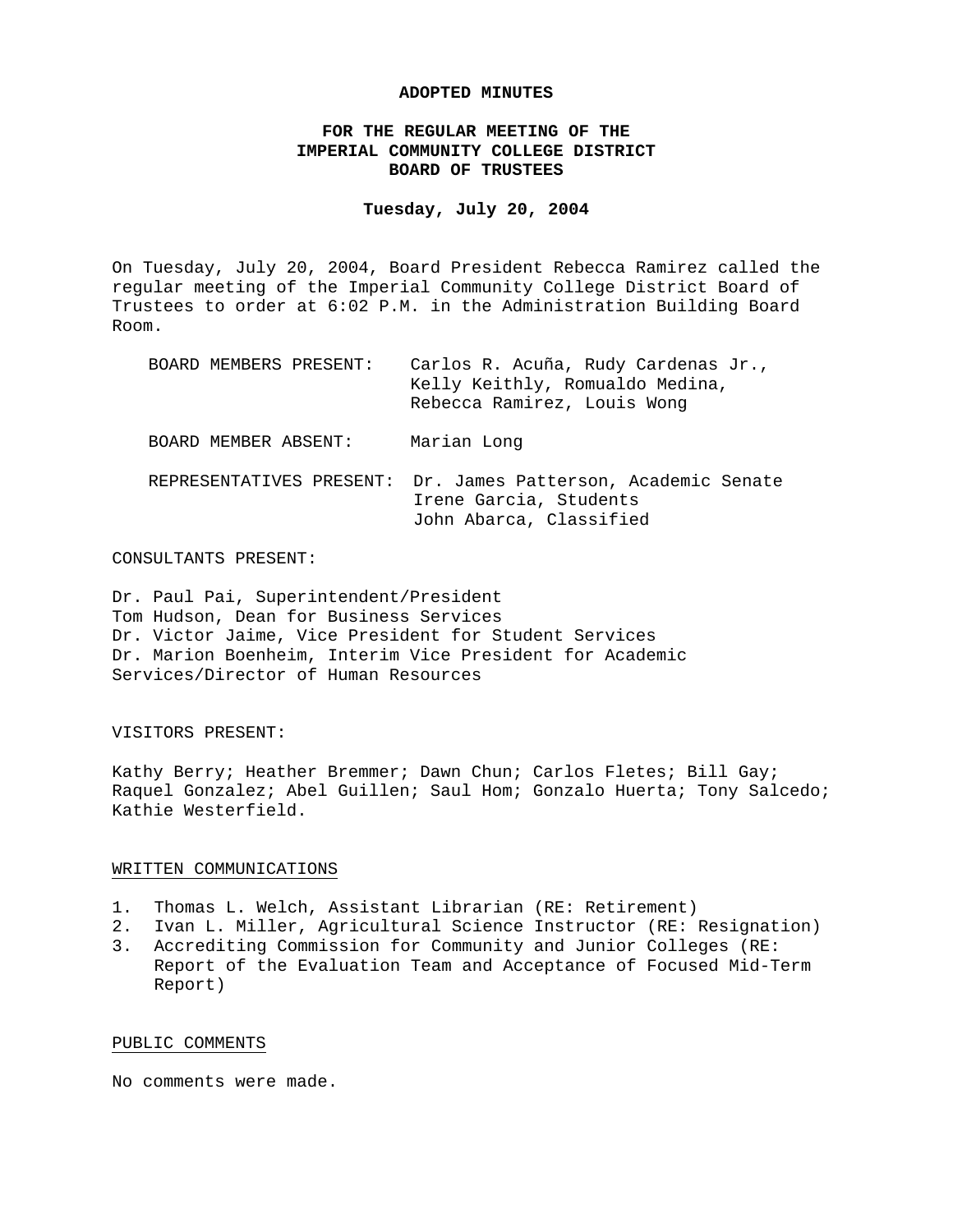## EMPLOYEE OF THE MONTH AWARD

Tom Hudson stated that the Employee of the Month for June/July is Hugo Fregoso, Grounds Maintenance Worker. The reasons for the nomination were stated as follows:

Hugo is one of the hardest working individuals I have ever had the opportunity to supervise. He never takes extended breaks or lunches. He is always hard at work maintaining the grounds. He rarely misses work and never complains. He always stays after hours when called upon and takes real pride in his work. I never need him to do a job twice. He is a true asset to this College.

Hugo Fregoso was congratulated for his service to Imperial Valley College.

## LEADERSHIP 2020 INSTITUTE

Board President Rebecca Ramirez made the following remarks:

Leadership 2020 is definitely a conference for every Board member, any elected official, and any person who is in a leadership position. It consisted of two days of ongoing, informational techniques that touched the basics in the heart and essence of leadership.

For those of us who could be considered "workaholics" it was interesting to learn and discuss the idea of "Wholehearted Leadership." This is definitely a process that can be addressed in one's home, work or community life.

The individuals who attended this two-day conference were key leaders in the Imperial Valley. Participants have formed a Leadership Institute 2020 Coalition for the purpose of nurturing dynamic and innovative leaders who will create positive change for our region.

The Leadership 2020 Conference allowed individuals to address the needs in their life, workplace and community. There seemed to be some emotional closure for a few of the persons attending, which lent to the humanistic approach of the sessions. It allowed individuals to recognize their strengths, and the courage to learn and grow, and to have vision and dreams.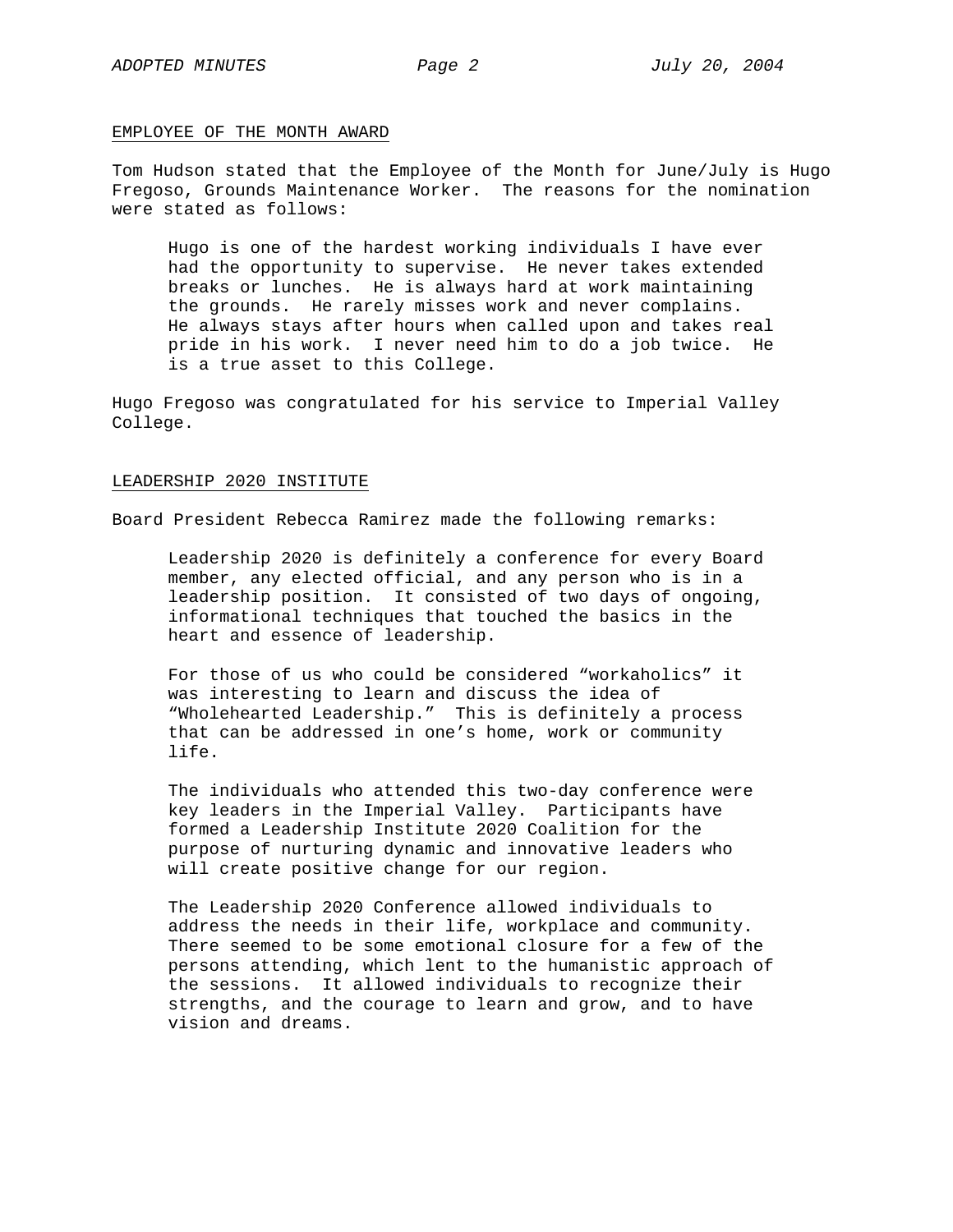## ASSOCIATED STUDENT GOVERNMENT UPDATE

ASG President, Irene Garcia, reported that she will be attending a Student Trustees Leadership Workshop in San Francisco on August 14 and 15. The ASG will be advertising for new senators the first two weeks of the semester.

## ACADEMIC SENATE UPDATE

Academic Senate President, Dr. James Patterson, stated that the Senate will not meet until August 18.

## PRESIDENT'S UPDATE

Dr. Pai reported the following:

- Hospitality program components are being offered at Paradise Casino which include computer, customer service, gaming technology, culinary arts, and hotel/motel management.
- Fact sheet mailers are being sent out to 13,000 Imperial County households with high propensity registered voters. This information is to familiarize our local population about the accomplishments of IVC and its facility needs.
- Limited evening bus service will be available this fall for our campus. Trustee Rom Medina was thanked for connecting IVC to the major decision maker of the Imperial Valley Association of Governments (IVAG).
- The American Association of Community Colleges has appointed Dr. Pai and 20 other community college presidents to serve a three-year term on the Rural Policy Roundtable to advise the AACC Board.
- Gonzalo Huerta and Lenny Fabian submitted a Hispanic Serving Institutions Assisting Communities Program Grant proposal to the U.S. Department of Housing and Urban Development for a total of \$969,000. The purpose of the program will be to provide residents throughout the County with credit courses to prepare them for retail associated jobs.
- Dr. Jim Fisher has submitted a grant proposal to the Army Research Office for Hispanic Serving Institutions in the amount of \$200,000. The purpose of the proposal is to provide science/math/engineering students and instructors smart classrooms, wireless classrooms, checkout laptop computers and easily accessible classroom workspaces through file servers.
- Ken Hollis, Economic Development Commissioner for Imperial County, invited Dr. Pai and Dr. Stephen Roeder, Dean of San Diego State University-Calexico Campus, to visit Joe Panata head of the Biotechnology Initiative at the University of California, San Diego.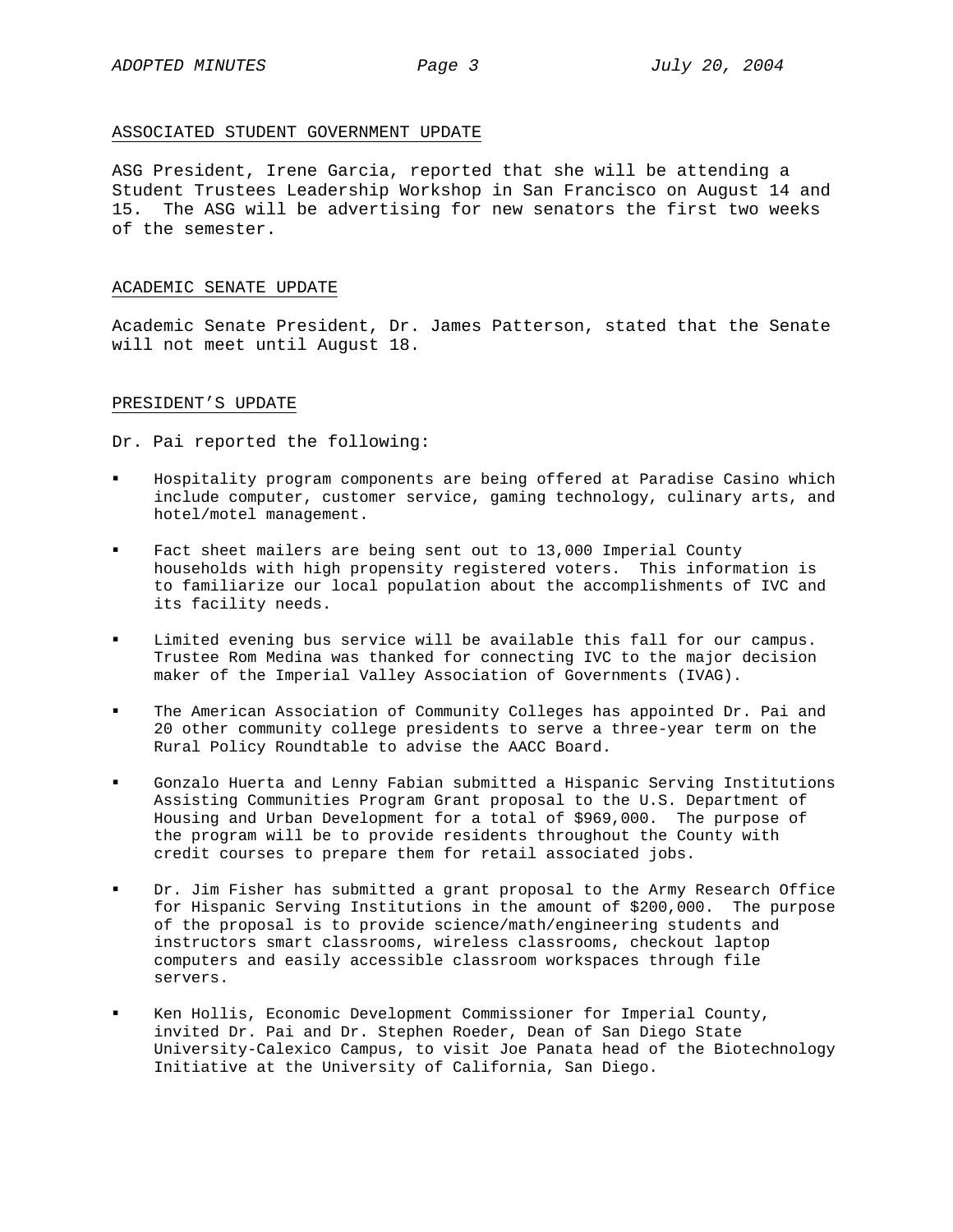# MONTHLY FINANCIAL REPORT

Tom Hudson reviewed the monthly budget report for the month ending June 30, 2004. The ending cash balance was \$2,661,266.76. The ending projected balance is \$1,682,458.

# SUMMER SCHOOL & FALL 2004 REGISTRATION UPDATE

Kathie Westerfield reported the following:

STATISTICS FOR SUMMER SESSION 2004

- **214 classes were offered, compared to 183 last year at this time;**
- 2,883 students were enrolled, which compares to 2,733 students enrolled for the Summer Session 2003, an increase in enrollment of 5.5%.

STATISTICS FOR FALL 2004 SEMESTER REGISTRATION AS OF JULY 19, 2004

- Phone registration began on June 22, 2004 and will end on July 23, 2004;
- 6,606 students have classes, and last year at the same time the count was 5,990;
- There are 100 new courses being offered.

# ASSESSING INSTRUCTIONAL STUDENT LEARNING OUTCOMES

Dr. James Patterson, spokesman for the Assessment Team (Dr. Victor Jaime, Kathy Berry, Cathy Zazueta, Dr. Patterson), presented a very informative PowerPoint presentation on the new Assessment Student Learning Outcomes that will be a part of the Western Association of Schools and Colleges (WASC) Accreditation Standards. The entire campus, through much dialogue, will develop the new process for assessment. Our students will be looked at holistically, and we will have to define our expectations of the students that complete our programs. This is a shift from teaching to learning.

The Assessment Plan is as follows:

- Semester 1 (Spring 2004) introduce the concept and start building resources;
- Semester 2 (Fall 2004) bring in a speaker for Orientation (Dr. Mary Allen), schedule several flex, and survey of faculty and students regarding institutional student learning outcomes;
- Semester 3 (Spring 2005) offer a Flex Week Summit to review and prioritize results of survey.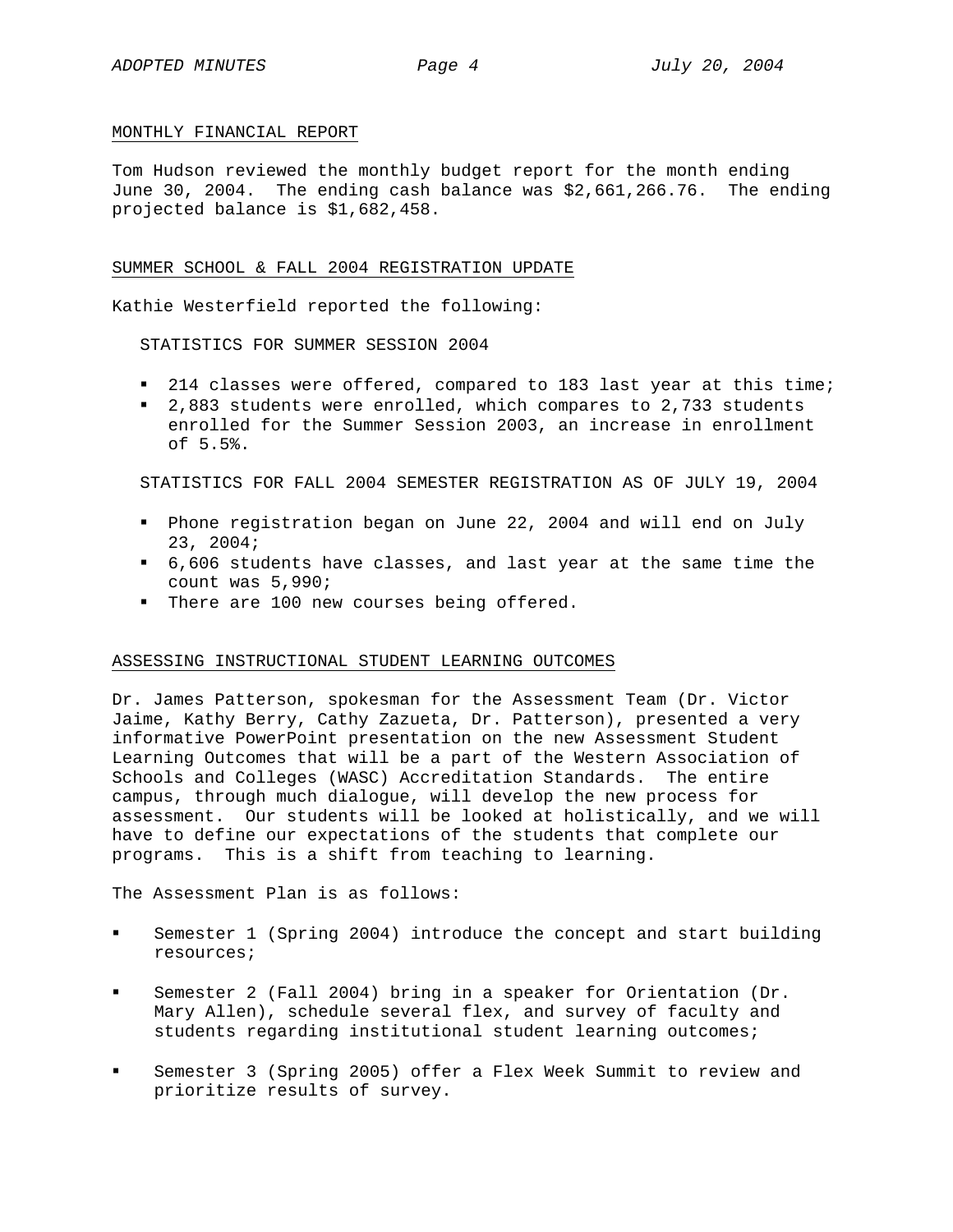M/S/C Keithly/Acuña to approve the Minutes dated June 15, 2004

M/S/C Keithly/Acuña Resolution No. 13032: **PURCHASE ORDERS**

BE IT RESOLVED that the issuance of current year Purchase Order Nos. P4050056 through P405M086 in the amount of \$239,583.35, and Direct Payment Nos. I0002983 through I0003727 in the amount of \$397,030.28 are approved.

M/S/C Keithly/Acuña Resolution No. 13033: **PAYROLL WARRANT ORDERS**

BE IT RESOLVED that Payroll Warrant Order No. 23 in the amount of \$213,976.53 and Warrant Order No. 24 in the amount of \$991,525.67 be ratified.

M/S/C Keithly/Acuña Resolution No. 13034: **COMMERCIAL WARRANT ORDERS**

BE IT RESOLVED that Commercial Warrant Orders on the General Fund be ratified as follows:

> 44 in the amount of \$340,256.63 45 in the amount of \$50,526.75 46 in the amount of \$167,356.05 46A in the amount of \$2,940.62 47 in the amount of \$392,205.52

M/S/C Keithly/Acuña Resolution No. 13035: **BUDGET CHANGES** 

WHEREAS, the California Code of Regulations, Title V, Sections 58307 and 58308, and the Community College Budget and Accounting Manual require the Board of Trustees to adopt the annual District budget by resolution, and to approve any changes to that budget by resolution.

BE IT NOW RESOLVED that budget changes 4050736, 4050745, 4050746, 4050747, 4050748, 4050764, 4050767, 4050800, 4050817, 4050823, 4050825, 4050827, 4050830, 4050831, 4050848, 4050862, 4050865, 4050867, 4050874, 4050875, 4050877, 4050878, 4050879, 4050880, 4050881, 4050882, 4050885, 4050898, and 4050903 be approved.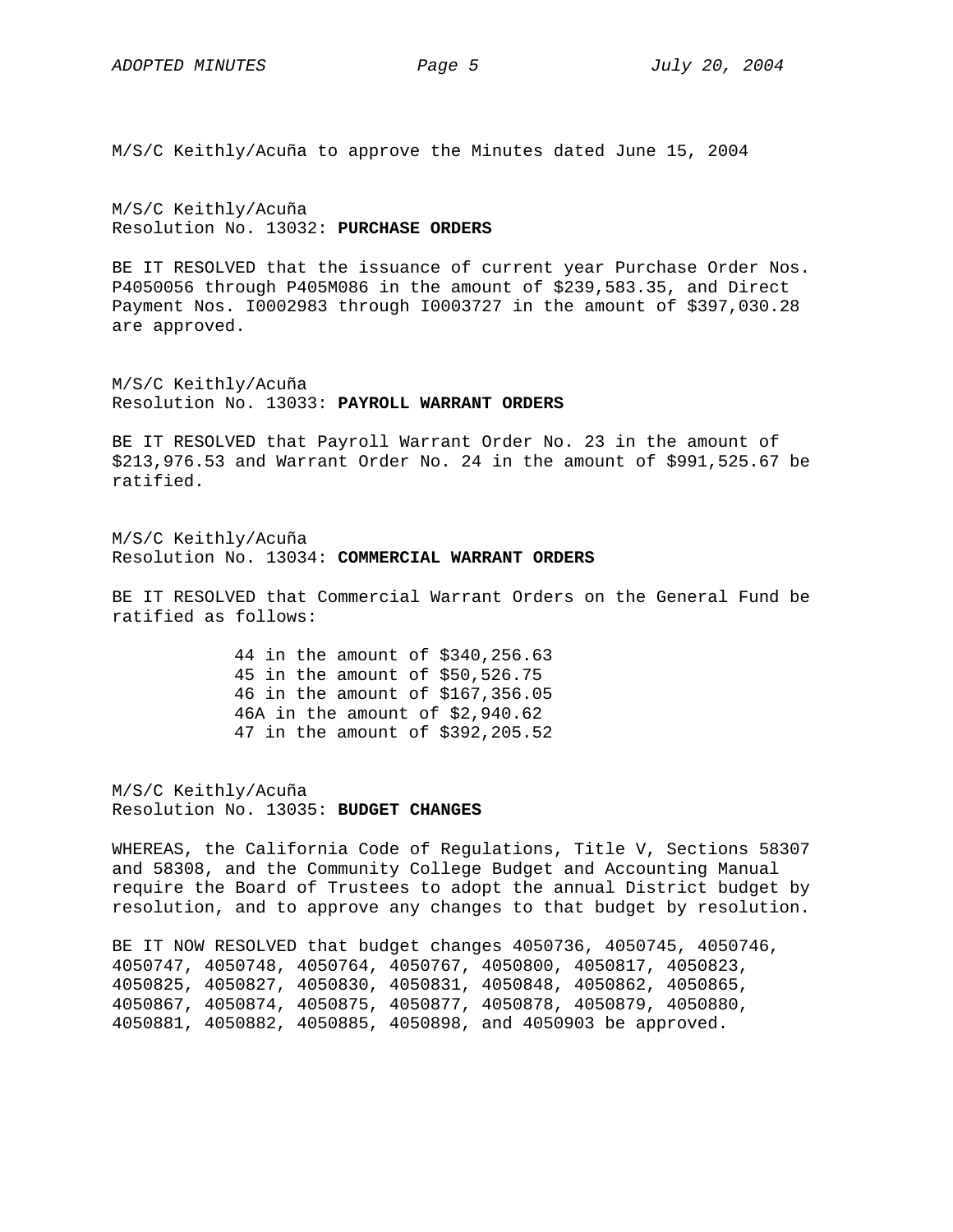M/S/C Keithly/Acuña Resolution No. 13036: **BOARD POLICIES**

BE IT RESOLVED that the Board adopts the District Board Policies as presented on June 15, 2004.

# M/S/C Keithly/Acuña Resolution No. 13037: **IMPERIAL VALLEY P-16 COUNCIL/COLLEGE GOING INITIATIVE MEMORANDUM OF UNDERSTANDING**

WHEREAS the purpose of the College-Going Initiative, directed by the P-16 Council, is to work toward a collaborative and comprehensive regional approach to promote a college-going culture in Imperial County;

WHERAS the purpose for the College-Going Initiative is a collaborative and comprehensive regional approach to promote a college going culture to increase eligibility, admittance, and attendance at post-secondary institutions for Imperial County students;

WHEREAS the Partner Agencies funding the College-Going Initiative will make annual contributions for the three-year term of the MOU in support of the College-Going Initiative goal and annual strategies, and that Imperial Valley College commits to \$3,000.00 for each calendar year: 2004-2005, 2005-2006, 2006-2007.

NOW, BE IT RESOLVED that the Board approves entering into a Memorandum of Understanding between Imperial Valley College and the Imperial County Office of Education, representing the College-Going Initiative.

M/S/C Keithly/Medina

# Resolution No. 13038: **JUSTIFICATION FOR THE NEED OF A GENERAL OBLIGATION BOND FOR IMPERIAL VALLEY COLLEGE**

WHEREAS, Imperial Valley College is proactively implementing a vision of providing full access to career training and higher education for all Imperial County residents. IVC has realigned its resources to place additional emphasis on classroom instruction to accommodate the demand for additional vocational and transfer courses. That includes plans to hire 50 new full-time instructors in the next two years, including 25 who will be on board this fall. IVC has provided quality, affordable education to the community of Imperial County for over 40 years and today serves more than 11,000 individual students. This number is expected to increase over the next ten years by 50 to 75 percent. Currently, the age and curriculum limitations of our campus have created a need to address our facilities; and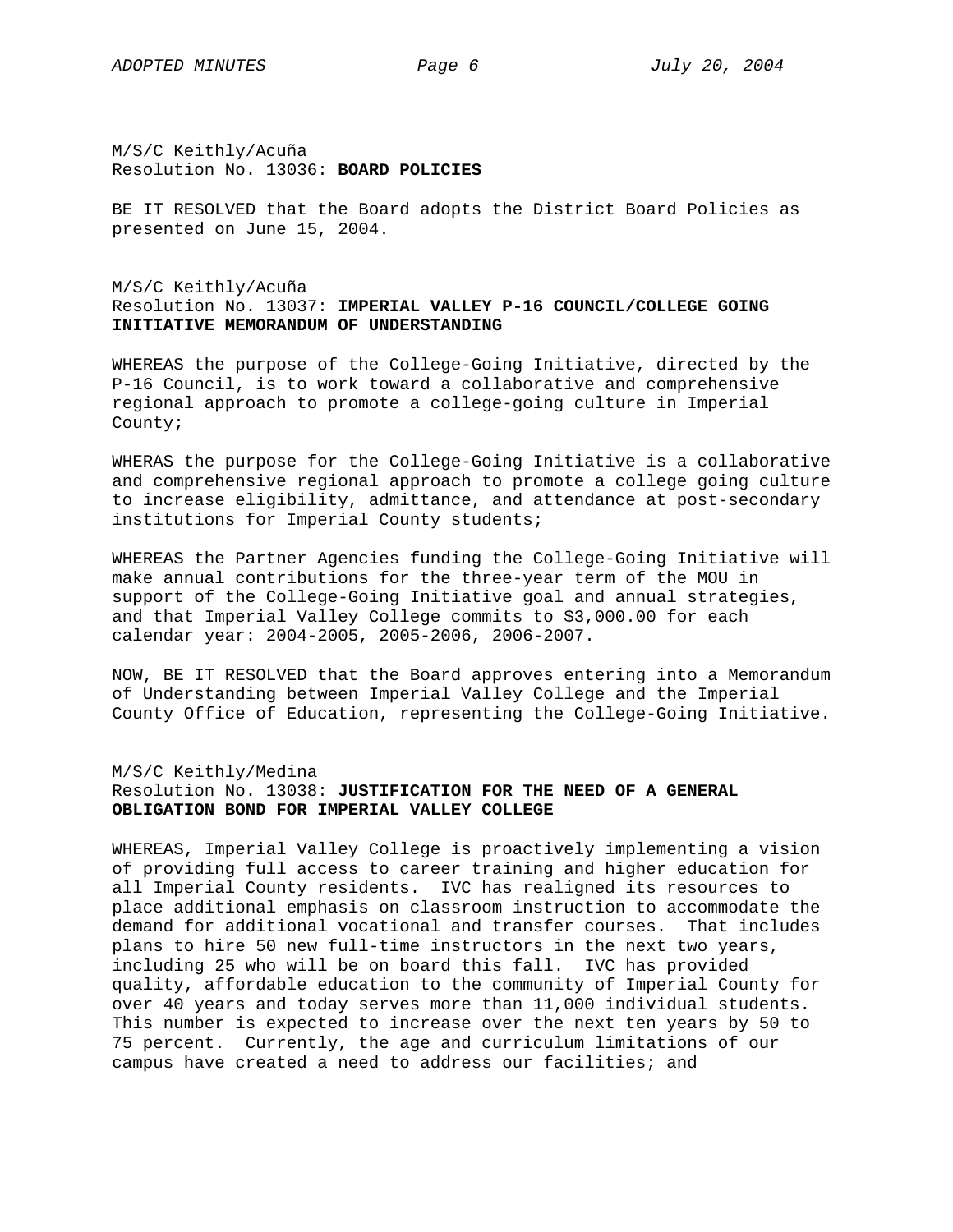*ADOPTED MINUTES Page 7 July 20, 2004* 

WHEREAS, the main campus is over 40 years old. Many facilities and classrooms at the campus are in need of basic improvements and upgrades. This is becoming more evident as our region undergoes explosive growth and as IVC expands its availability of classes. We need to invest in additional classrooms and labs, make health and safety improvements, construct a modern science and technology building and improve student access to programs and technology. The number of improvements and additions required cannot be funded from the College's annual budget alone; and

WHEREAS, the best example of our needs is our Science Building. The 400 Building, our Science Building, started serving students in 1962. At that time all science division classes were conducted in their present location. Eight instructors served between 500-600 students a semester. Today 14 full-time faculty, and 14 part-time faculty serve between 3,900-4,200 students (Fall 2001-2003) a semester. An additional 3,000 students (Spring 2004) were unable to register for classes such as anatomy, biology, chemistry, mathematics, and physiology because of limited space; and

WHEREAS, the nearly tenfold growth of the science division has yet to include any major renovations to the aging Science Building. Paint continues to peel off workbenches, ventilation is substandard, two to three students now share lockers meant only for a single student. The lab technician continually checks out equipment, which the students can no longer keep safe in their lockers due to a lack of secure lockers. A shortage of space has sorely impacted the ability to acquire modern lab equipment; instead valuable lab space is taken up by the added chemicals and models needed to instruct our growing student population. Any thought to expanding the Science Division to include astronomy, biotechnology, computer science and geology is only considered in connection with a new Science Building; and

WHEREAS, IVC embarked on a community visioning process to determine the long-term goals of the College. Over a period of four months, IVC conducted focus groups in every community IVC serves to receive feedback and to listen to the needs of key stakeholders including business, industry, government, students, faculty, and alumni. Then a Stakeholders Summit took place and prioritized IVC's goals and objectives for the future of the College. Two committees were then formed. A long-range facility planning committee, which authored a facility needs report and a Citizens Facility Review Committee. The Citizens Facility Review Committee composed of long time residents, business representatives and community leaders, then determined funding parameters and prioritized projects. The total amount recommended for Bond financing was \$58.6 million; and

WHEREAS, the College provides positive benefits to our economy in jobs, job training, and in support of community events. If the needs are not met, the community and our local students will continue to be deprived of 21<sup>st</sup> Century facilities and a limited curriculum. Furthermore, facility needs and repairs at the campus will continue to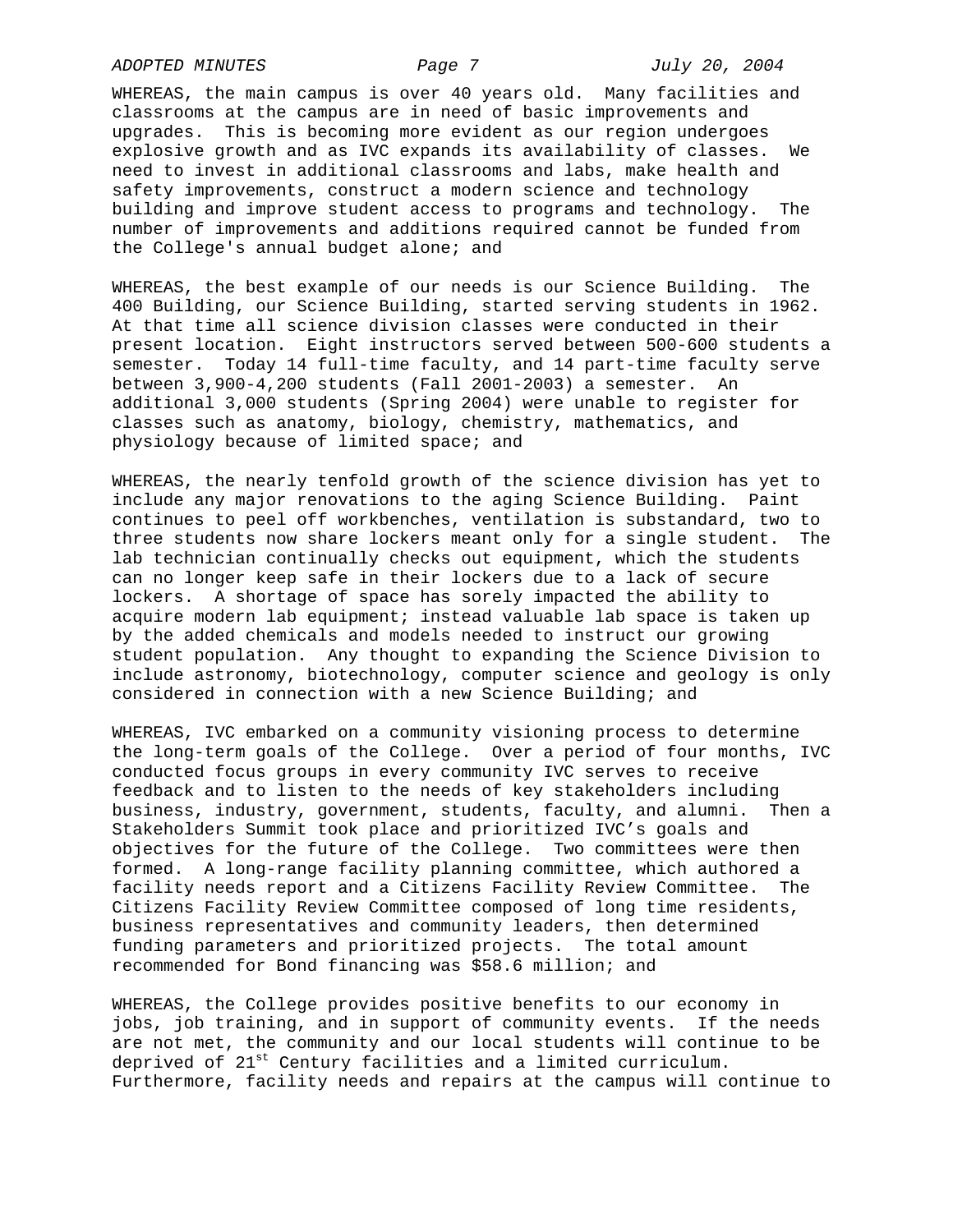*ADOPTED MINUTES Page 8 July 20, 2004* 

escalate with time. Continued deterioration of classrooms and facilities will result in more costly repairs in the future.

WHEREAS, the District will need to implement a voter-approved local funding program to meet its needs. The most common voter approved funding programs used by California community college districts are general obligation bonds and parcel taxes. Parcel tax programs are typically used to fund programs while general obligation bonds are used to fund facilities. Parcel tax programs require a two-thirds super majority vote for approval. General obligation programs also require a two-thirds vote unless conducted under Proposition 39, which require a 55% majority vote and is subject to various voter safeguards including a citizens' oversight committee; and

WHEREAS, general obligation bonds fund real property improvements such as the replacement of plumbing and electrical systems and the construction of new classrooms and facilities. Similar to a home loan, general obligation bonds are repaid over 25 years. The loan repayment comes from a tax on all property located within the District's boundaries: residential, commercial and industrial, etc. This funding method is widely used by college districts throughout California; and

WHEREAS, Proposition 39 requires general elections for all such measures and prevents special elections when voter turnout may be lower. For community college districts, it sets a tax rate cap of \$25 per \$100,000 of assessed value – not market value – for the issuance of general obligation bonds. Moreover, a detailed project list must be prepared and a citizen's oversight committee must be established to oversee that monies are spent consistent with the intent of the bond measure. Additional safeguards include annual financial and performance audits of monies raised for identified campus improvements; and

WHEREAS, under State Law, bond money can only be used to acquire, construct, or improve college facilities. The payment of faculty or staff salaries or operating expenses is strictly prohibited.

NOW, BE IT RESOLVED that based on the above mentioned analysis, and the recommendation of the Superintendent/President, the Imperial Community College District Board of Trustees authorizes the approval of Resolution No. 13039 ordering an election to authorize the issuance of Community College Bonds in the amount of \$58,600,000.00.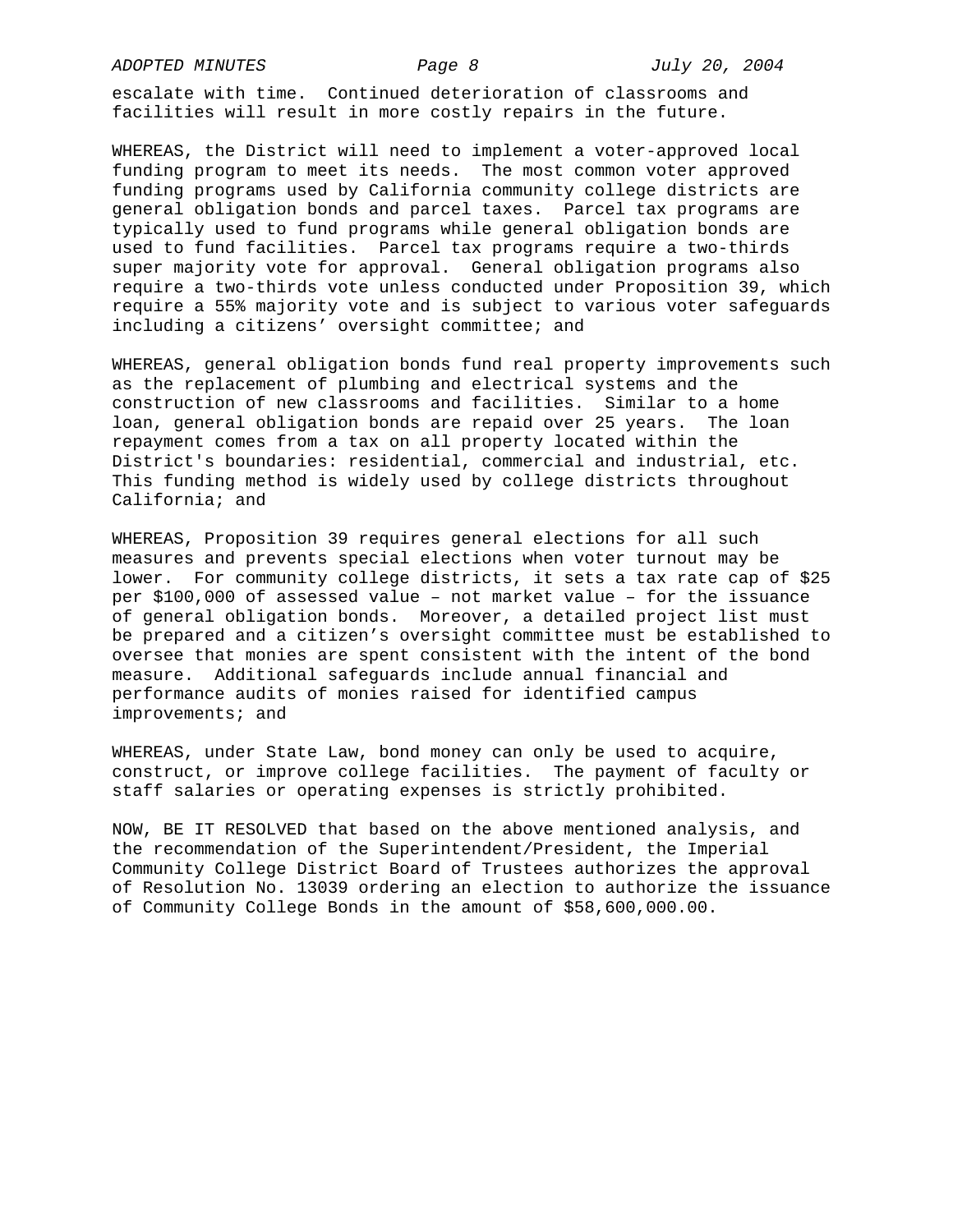## M/S/C Keithly/Medina

# Resolution No. 13039: **ORDERING AN ELECTION TO AUTHORIZE THE ISSUANCE OF COMMUNITY COLLEGE BONDS, ESTABLISHING SPECIFICATIONS OF THE ELECTION ORDER, AND REQUESTING CONSOLIDATION WITH OTHER ELECTIONS OCCURRING ON NOVEMBER 2, 2004**

WHEREAS, in the judgment of the Board of Trustees (the "Board") of the Imperial Community College District (the "District"), it is advisable to call an election to submit to the electors of the District the question whether bonds of the District shall be issued and sold for the purpose of raising money for the acquisition and improvement of real property, and the furnishing and equipping of community college facilities; and

WHEREAS, as a result of the approval of Proposition 39 on November 7, 2000, Article XIII A, Section 1, paragraph (b), of the California Constitution ("Article XIII A") provides an exception to the limit on ad valorem property taxes on real property for bonded indebtedness incurred by a community college district approved by 55 percent of the voters of the District voting on the proposition; and

WHEREAS, the Board is specifically authorized, upon approval by a twothirds vote of the Board, to pursue the authorization and issuance of bonds by a 55 percent vote of the electorate on the question whether bonds of the District shall be issued and sold for specified purposes, pursuant to Education Code Section 15264 *et seq.* (the "Act"); and

WHEREAS, pursuant to the California Elections Code, it is appropriate for the Board to request consolidation of the election with any and all other elections to be held on Tuesday, November 2, 2004, and to request the Imperial County Registrar of Voters to perform certain election services for the District; and

NOW, THEREFORE, BE IT RESOLVED, by the Board of Trustees of the Imperial Community College District the following:

- **Section l. Call for Election**. The Board hereby orders an election and submits to the electors of the District the question of whether general obligation bonds of the District shall be issued and sold in the maximum principal amount of \$58,600,000 for the purpose of raising money to finance community college facilities and property of the District, and paying costs incident thereto, as set forth more fully in the ballot proposition approved pursuant to Section 3. This Resolution constitutes the order of the District to call such election.
- **Section 2. Election Date**. The date of the election shall be November 2, 2004, and the election shall be held solely within the boundaries of the District.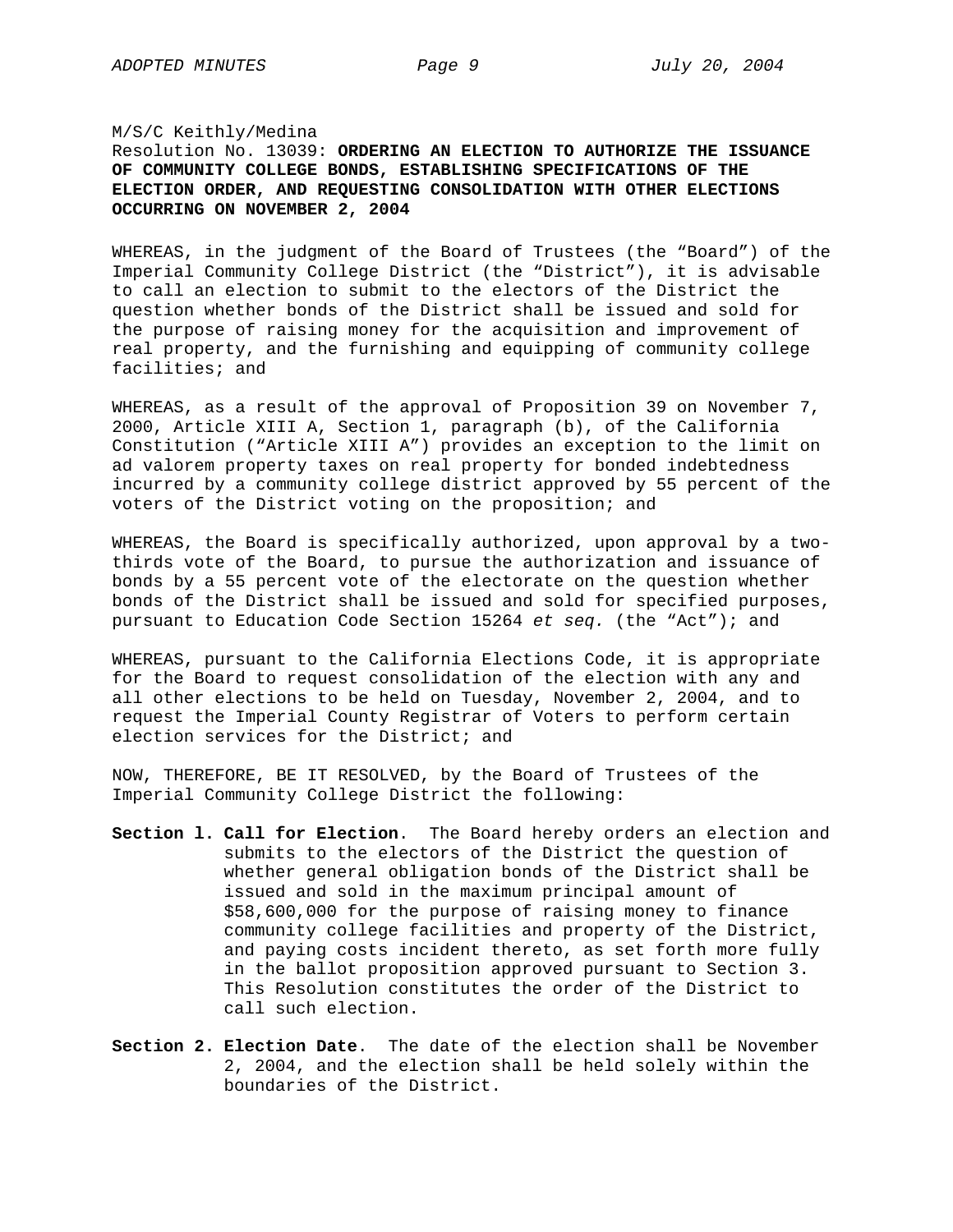- **Section 3. Purpose of Election; Ballot Proposition**. The purpose of the election shall be for the voters in the District to vote on a proposition, a full copy of which is attached hereto and marked Exhibit A, containing the question of whether the District shall issue the Bonds for the purpose stated therein, together with the accountability requirements of Article XIII A and Government Code Section 53410 and the requirements of Section 15272 of the Act. As required by Elections Code Section 13247, the abbreviated form of the measure to appear on the ballot is attached hereto and marked as Exhibit B. The Superintendent/President or his designee is hereby authorized and directed to make any changes to the text of the proposition or this resolution as required to conform to any requirements of Article XIII A, the Act, or the Imperial County Registrar of Voters.
- **Section 4. Authority for Election**. The authority for ordering the election is contained in Section 15264 *et. seq.* of the Education Code and Section l, paragraph (b), subsection (3), of Article XIII A. The authority for the specification of this election order is contained in Section 5322 of the Education Code.
- **Section 5. Community College Facilities Projects**. As required by Article XIII A, the Board hereby certifies that it has evaluated safety, class size reduction, enrollment growth, and information technology needs in developing the list of community college facilities projects set forth on Exhibit  $A-1$ .
- **Section 6. Covenants of the Board upon Approval of the Bonds by the Electorate**. As required by Article XIII, Section 15278 of the Act, and Government Code Section 53410, in the event 55 percent of the voters voting in the District approve of the Bonds, the Board shall:
	- 1. conduct an annual, independent performance audit to ensure that the funds have been expended only on the projects listed in Exhibit A-1;
	- 2. conduct an annual, independent financial audit of the proceeds from the sale of the Bonds until all of those proceeds have been expended for the community college facilities projects listed in Exhibit A-1;
	- 3. establish and appoint members to an independent citizens' oversight committee in accordance with Sections 15278, 15280, and 15282 of the Act;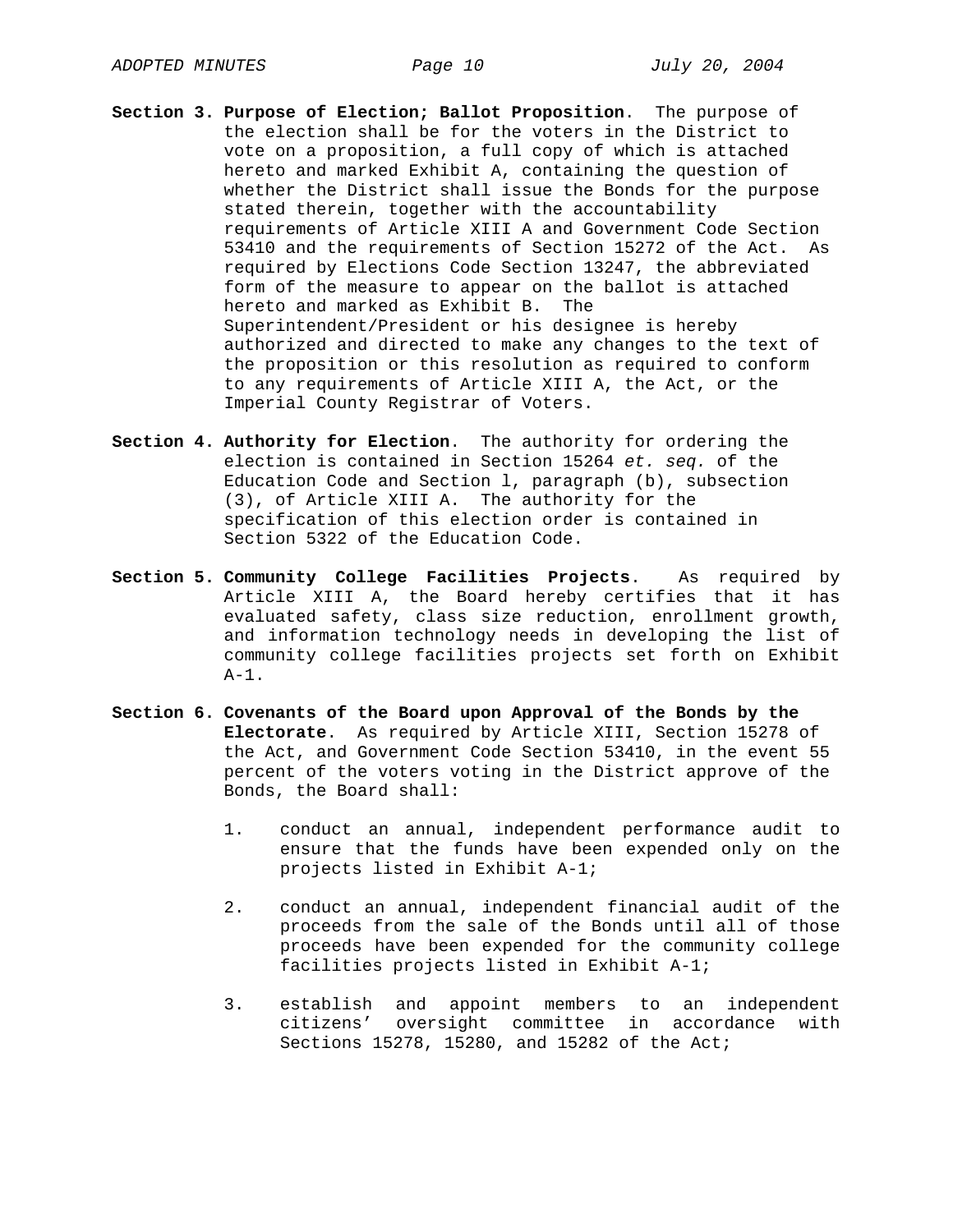- 4. apply the bond proceeds only to the specific purposes stated in the ballot proposition;
- 5. cause creation of accounts into which bond proceeds shall be deposited; and
- 6. cause the preparation of an annual report pursuant to Government Code Sections 53410 and 53411.
- **Section 7. Delivery of this Resolution**. The Clerk of the Board is hereby directed to send a copy of this Resolution to the Imperial County Superintendent of Schools, the Imperial County Registrar of Voters (the "County Registrar") and the Imperial County Clerk of the Board of Supervisors. The County Registrar is hereby requested to print the Full Text of Measure set forth on Exhibit A hereto in the ballot materials including the sample ballot pamphlet and to publish the Community College Bond Election Notice attached hereto as Exhibit C in a newspaper of general circulation within the District.
- **Section 8. Consolidation of Election**. The County Registrar and the Imperial County Board of Supervisors are hereby requested to consolidate the election ordered hereby with any and all other elections to be held on November 2, 2004, within the District.
- **Section 9. Ballot Arguments; Tax Rate Statement**. Any and all members of this Board are hereby authorized to act as an author of any ballot argument prepared in connection with the election, including a rebuttal argument. The Superintendent/President of the District, President of the Board, or their designees, are hereby authorized to execute any Tax Rate Statement or other document and to perform all acts necessary to place the bond measure on the ballot.
- **Section 10. Agreement Approved.** The Superintendent/President is authorized and directed to execute the agreements on file with the District with Jones Hall, A Professional Law Corporation, which firm is appointed hereby to perform bond counsel and disclosure counsel services in regard to the Bonds and with Caldwell, Flores, Winters which firm is appointed to perform financial advisory services in regard to the Bonds.
- **Section 11. Election Services.** The Imperial County Registrar of Voters is requested to perform all services necessary to conduct the election called hereby. The District hereby agrees to reimburse the County of Imperial for all costs incurred in conducting the election on the ballot proposition.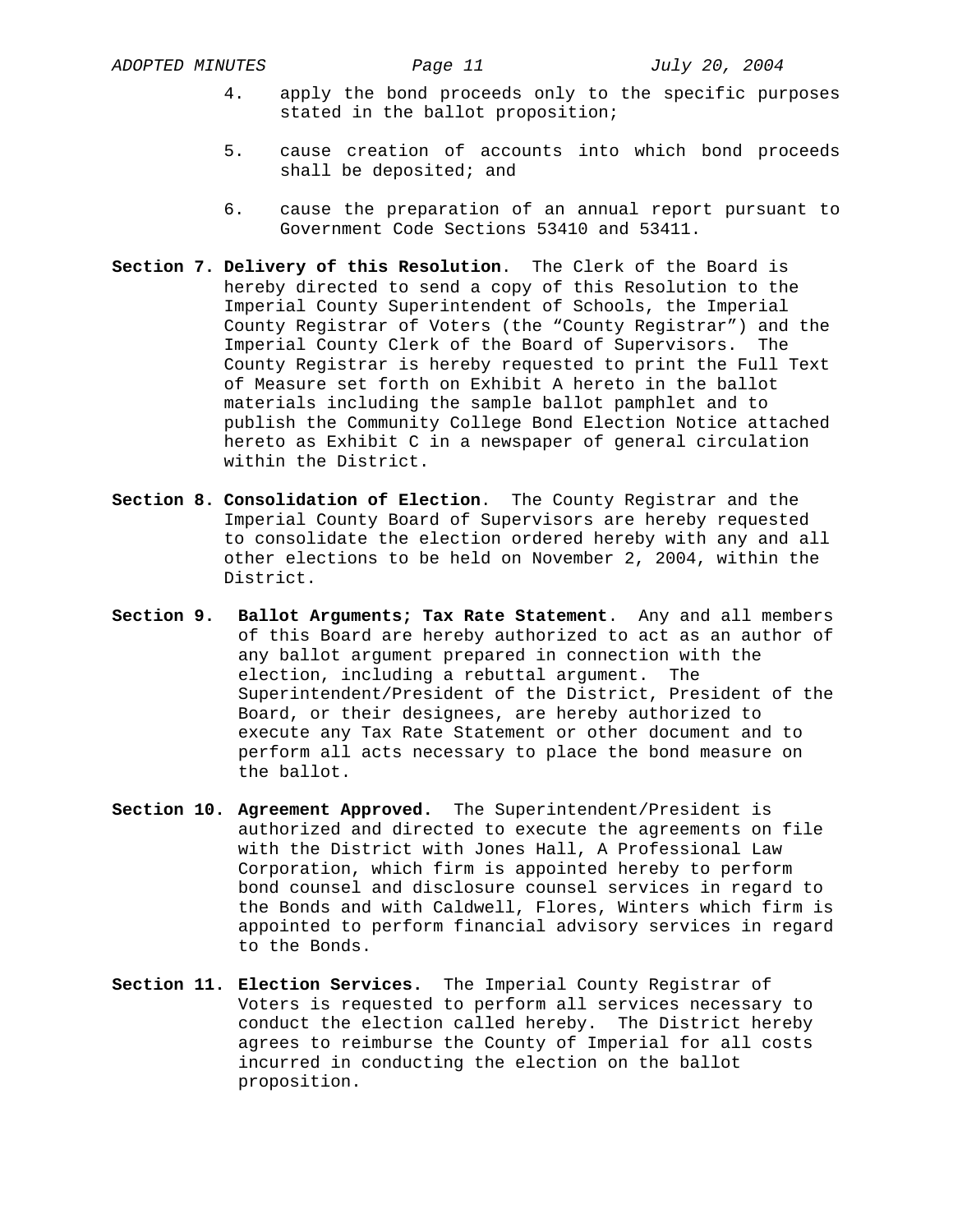**Section 12. Effective Date.** This resolution shall take effect on and after its adoption.

 ROLL CALL VOTE: Acuña – Yes Cardenas – Yes Keithly – Yes Long – Absent Medina – Yes Ramirez – Yes Wong - Yes

M/S/C Keithly/Acuña Resolution No. 13040: **EMERGENCY PREPAREDNESS PLAN**

WHEREAS, the District has the responsibility to ensure the safety of students and staff in an emergency, whether it is an earthquake, a flood, a fire, gas leak, or a terrorism incident;

WHEREAS, the law requires developing emergency action plans and training staff in emergency response procedures;

WHEREAS, the emergency action plans shall include the elements required by California Code of Regulations, Title 8, Section 3220;

WHEREAS, the Environmental Health and Safety Committee developed a "working" emergency action plan for the District, the EMERGENCY PREPAREDNESS PLAN;

WHEREAS, the EMERGENCY PREPAREDNESS PLAN is pending review and approval of the Imperial County Office of Emergency Services, after which it shall become the "official" emergency action plan of the District;

NOW, THEREFORE, BE IT RESOLVED that the Board approves the EMERGENCY PREPAREDNESS PLAN as the District's "working" emergency action plan;

BE IT FURTHER RESOLVED that following approval of the Imperial County Office of Emergency Services the plan shall be resubmitted to the Board at its next meeting, at which time it shall be approved as the "official" emergency action plan of the District.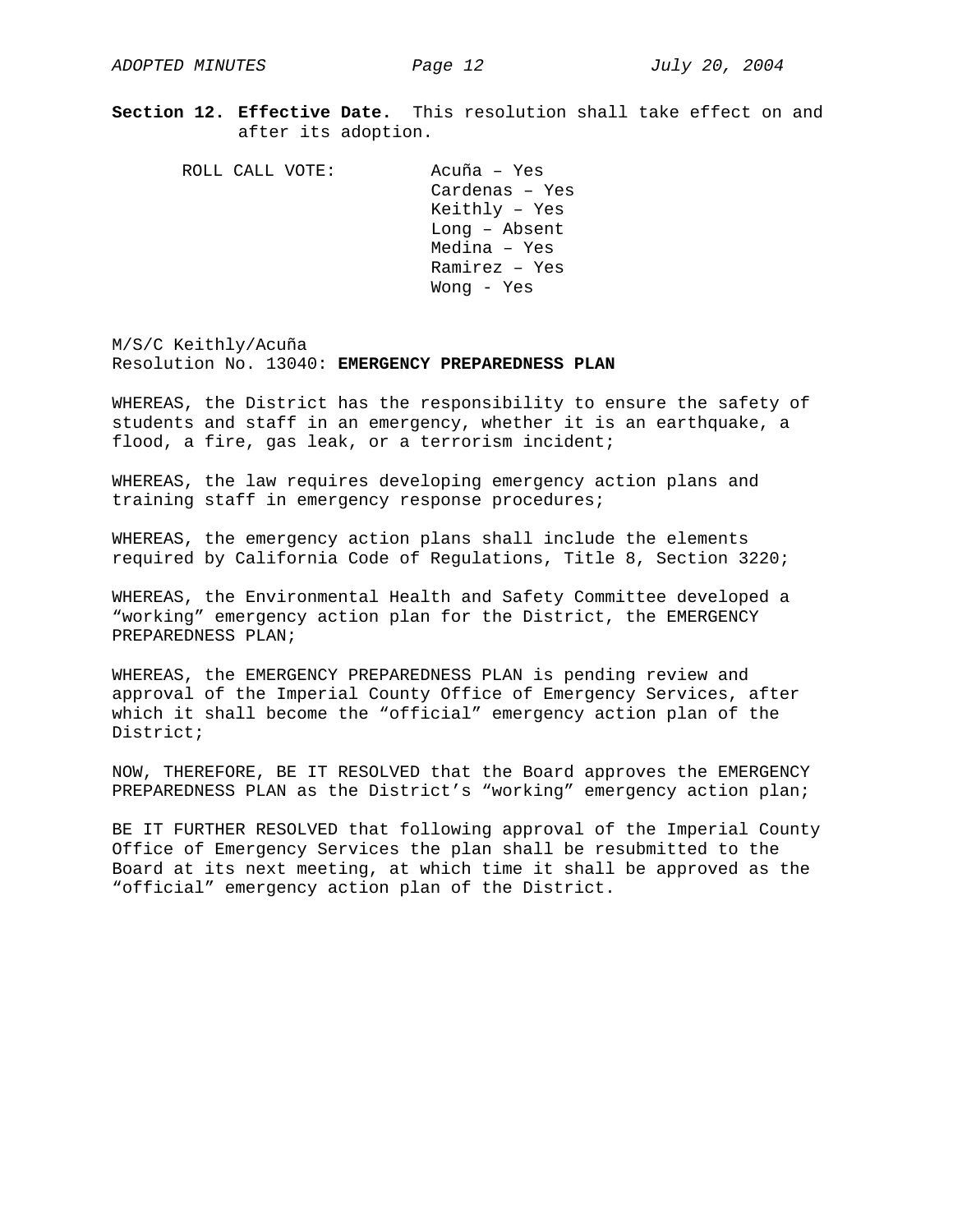M/S/C Keithly/Acuña Resolution No. 13041: **SURPLUS PROPERTY LIST** 

BE IT RESOLVED that the Board gives approval to declaring outdated non-functional property of the Imperial Community College District, as surplus property and is no longer being used for educational purposes;

BE IT FURTHER RESOLVED that the Superintendent/President and/or the Vice President for Business Services, and/or the Director of Purchasing and Warehouse be hereby authorized and instructed to dispose of the equipment in the best interest of the College as referred to in SURPLUS PROPERTY LIST, Exhibit A.

M/S/C Keithly/Acuña Resolution No. 13042: **DISTRICT PURCHASES** 

WHEREAS, procurement is one of the major functions of the administration of school business; and

WHEREAS, Education Code Section 81656 authorizes delegation of purchasing and contract authority;

NOW THEREFORE BE IT RESOLVED that the Dean for Business Services under the guidance of the Superintendent/President, is hereby authorized and directed to contract for all supplies, materials, apparatus, equipment and services for the District; and

BE IT FURTHER RESOLVED that contracts or purchases in the amount of \$15,000.00 or more shall be approved by the Board of Trustees in advance of execution; and

BE IT FURTHER RESOLVED that administrative rules and regulations shall be implemented pursuant to the Education Code, Budget and Accounting Manual of the California Community Colleges, and other codes and directives as applicable; and

BE IT FINALLY RESOLVED that this policy shall be reviewed annually.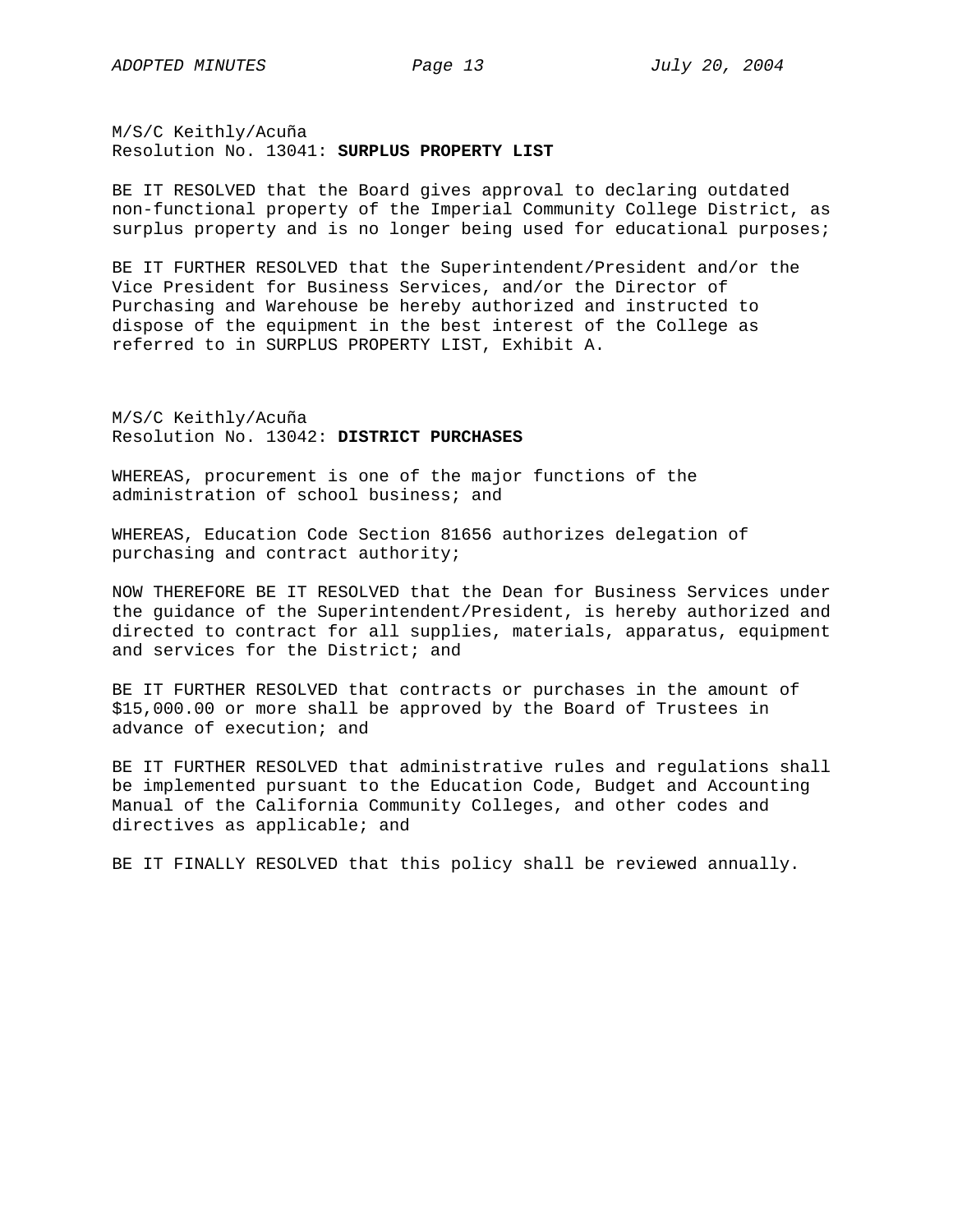# M/S/C Keithly/Cardenas Resolution No. 13043: **DELIVERY OF DOCUMENTS TO THE IMPERIAL COUNTY SUPERINTENDENT OF SCHOOLS**

BE IT RESOLVED that the Imperial County Superintendent of Schools be authorized to mail and/or deliver warrants and correspondence from the Accounting Section of the Office of the Imperial County Superintendent of Schools for the Imperial Community College District to the Dean for Business Services, his designee, or Carlos Fletes, Mary Bell, Nancy Hoyt, Mary Carter, Susan Rodriguez, Mirtha Galindo, Betty Kakiuchi, Phyllis Gilliam, Marion Boenheim, Linda Amidon, Martha Sanchez, Sheila Dorsey-Freeman, Zula Hartfield and Angie Diaz.

# M/S/C Cardenas/Wong Resolution No. 13044: **IMPERIAL COUNTY SUPERINTENDENT'S OFFICE TO MAKE CORRECTIONS ON COMMERCIAL AND/OR PAYROLL WARRANTS**

WHEREAS, an occasional error is found in the total amount of a payment of a commercial and/or payroll warrants; and

WHEREAS, the delay of returning said warrant or warrants and the expense of returning them is not a sound business practice;

NOW, THEREFORE, BE IT RESOLVED that the Board of Trustees of the Imperial Community College District hereby authorizes the Office of Imperial County Superintendent of Schools to correct the commercial warrant in any amount not to exceed ten dollars (\$10.00), and make corrections to the payroll warrant in any amount necessary.

M/S/C Keithly/Cardenas Resolution No. 13045: **SCHOOL ORDERS** 

BE IT RESOLVED that pursuant to Education Code Section 42632/85232, the Imperial Community College District Board of Trustees, representing Imperial County, hereby authorizes the following persons to sign any and all orders (not to exceed \$15,000) in the name of said District during the 2004-2005 school year:

Dr. Paul Pai, Superintendent/President Tom Hudson, Dean for Business Services Dr. Marion Boenheim, Interim Vice President for Academic Services Dr. Victor Jaime, Vice President for Student Services Carlos Fletes, Director of Fiscal Services Laurie Franks, Director of Purchasing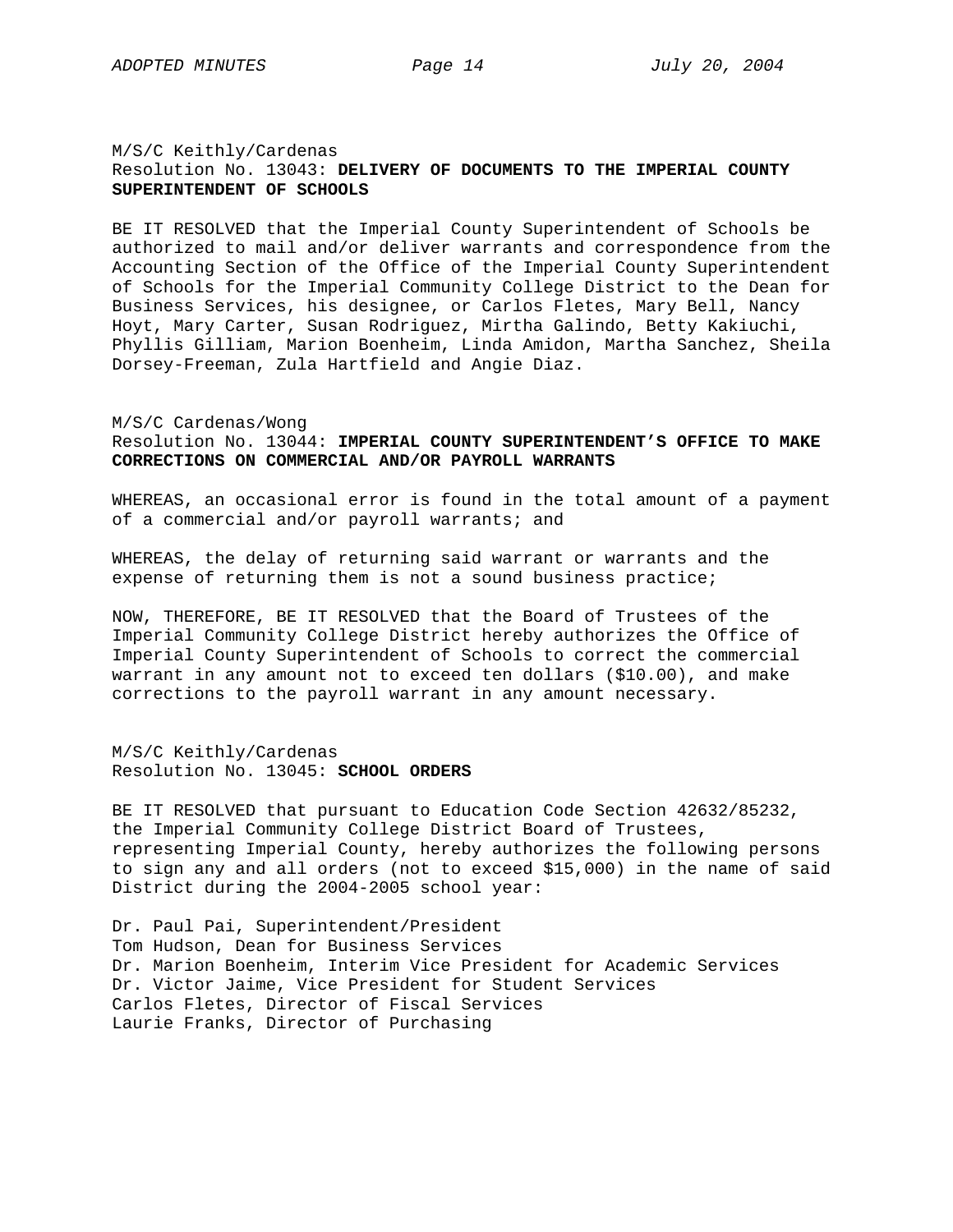M/S/C Keithly/Wong Resolution No. 13046: **AUTHORIZED AGENTS**

BE IT RESOLVED that the Superintendent/President, Dean for Business Services, Vice President of Academic Services, Vice President of Student Services, and the Director of Human Resources be designated the "Authorized Agents" for the Imperial Community College District to sign the following documents:

> Notices of Employment Notices of Termination Changes of Salary Payroll Authorization Commercial Warrant Orders State Compensation Insurance Claims State Teachers' Retirement Membership Forms Time Sheets Notices of Leave of Absence State and Federal Project Requests PERS Membership Forms Any Other Items Approved by the Superintendent

M/S/C Keithly/Acuña Resolution No. 13047: **AUTHORIZED AGENTS**

BE IT RESOLVED that the following persons be designated as "Authorized Agents" to sign the documents indicated for the 2004-2005 school year:

| Student Notices of | Superintendent/President               |
|--------------------|----------------------------------------|
| Employment         | Dean, Business Services                |
|                    | Vice President, Student Services       |
|                    | Vice President, Academic Services      |
|                    | Dean, Financial Aid and State Programs |

M/S/C Keithly/Acuña Resolution No. 13048: **AUTHORITY TO SIGN CHECKS** 

BE IT RESOLVED that the following persons be authorized to sign checks for the accounts indicated for the 2004-2005 school year:

IVC Grants Account (2 signers)

Superintendent/President Dean for Business Services Vice President for Student Services Vice President for Academic Services Dean of Financial Aid/State Programs Director of Fiscal Services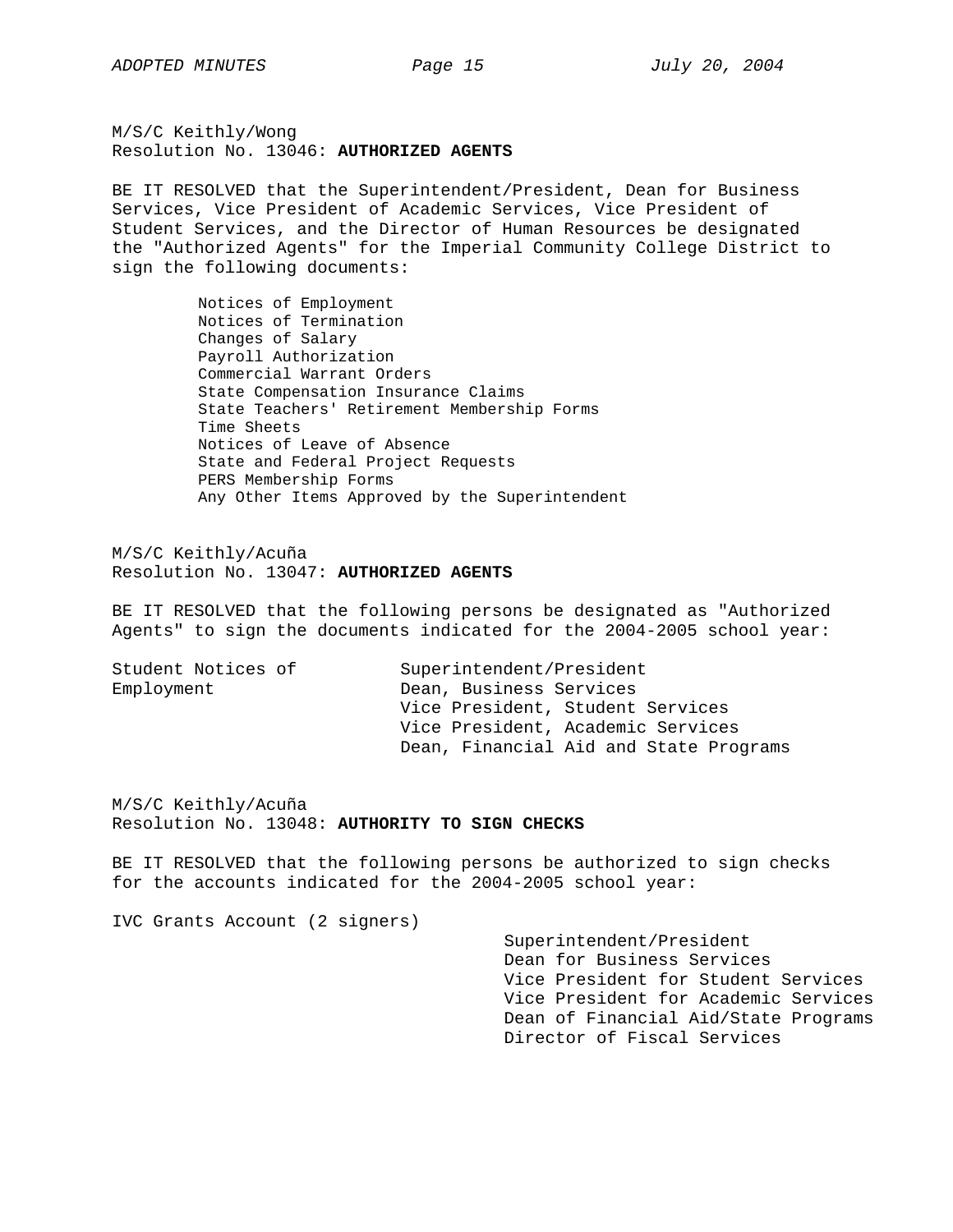| ADOPTED MINUTES                  | Page 16 | July 20, 2004                                                                                                                                                                                                                        |
|----------------------------------|---------|--------------------------------------------------------------------------------------------------------------------------------------------------------------------------------------------------------------------------------------|
| Associated Students (2 signers)  |         | Superintendent/President<br>Dean for Business Services<br>Vice President for Student Services<br>Vice President for Academic Services<br>Director of Student Affairs<br>Associated Students Treasurer<br>Director of Fiscal Services |
| Campus Organizations (2 signers) |         | Superintendent/President<br>Dean for Business Services<br>Vice President for Student Services<br>Vice President for Academic Services<br>Director of Student Affairs<br>Director of Fiscal Services                                  |
| Revolving Account (1 signer)     |         | Superintendent/President<br>Dean for Business Services<br>Vice President for Student Services<br>Vice President for Academic Services<br>Director of Fiscal Services                                                                 |
| IVC 125 Flex Plan (1 signer)     |         | Superintendent/President<br>Dean for Business Services<br>Vice President for Student Services<br>Vice President for Academic Services<br>Director of Fiscal Services                                                                 |
| IVC Trust Account (2 signers)    |         | Superintendent/President<br>Dean for Business Services<br>Vice President for Student Services<br>Vice President for Academic Services<br>Dean of Financial Aid/State Programs<br>Director of Fiscal Services                         |
| IVC Holding Account (1 signer)   |         | Superintendent/President<br>Dean for Business Services<br>Vice President for Student Services<br>Vice President for Academic Services<br>Director of Fiscal Services                                                                 |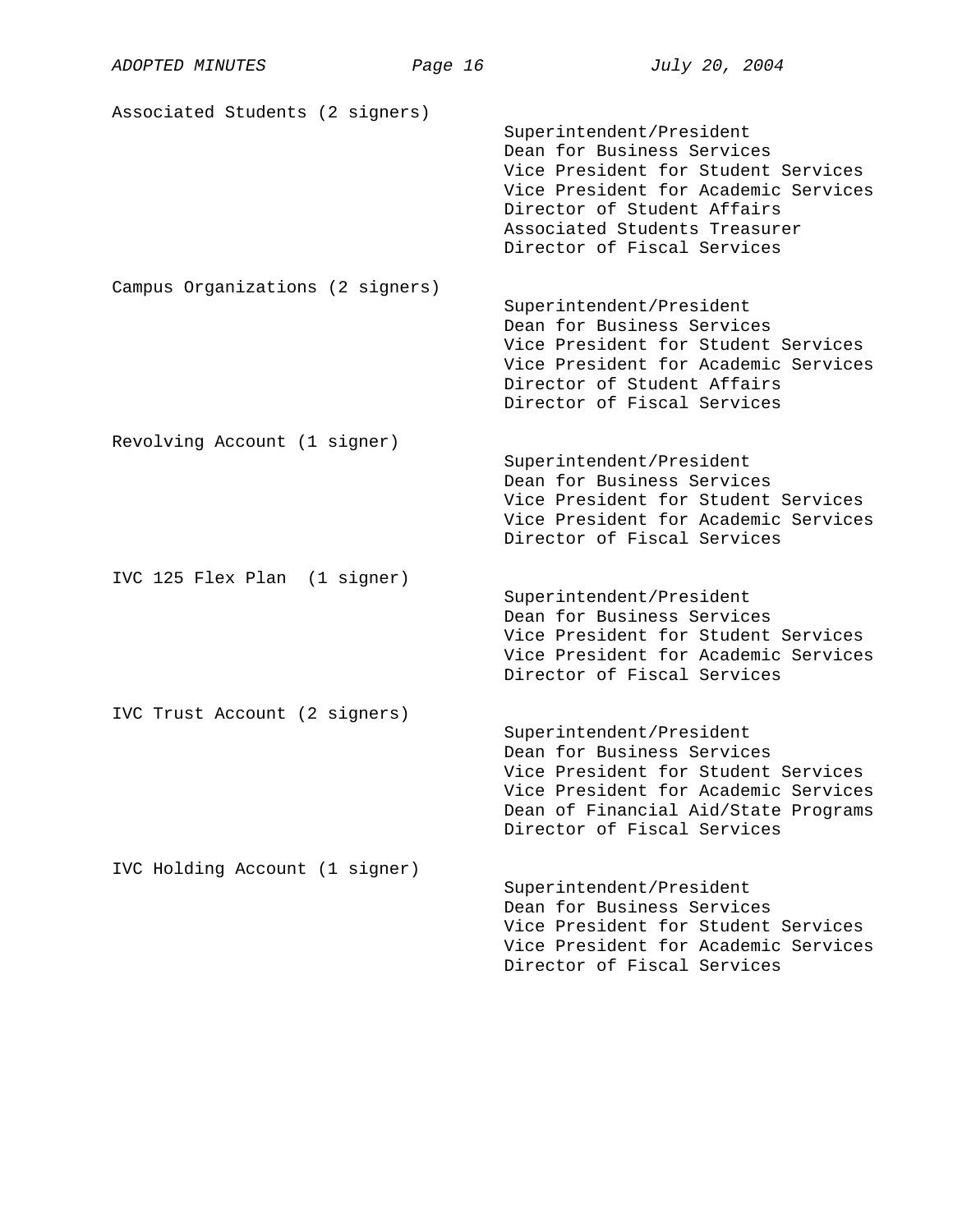M/S/C Keithly/Acuña Resolution No. 13049: **INVESTMENT OF MONIES** 

BE IT RESOLVED that the Dean for Business Services is hereby empowered to authorize and instruct the Treasurer of Imperial County to invest monies not required for the immediate necessities of the Imperial Community College District, as determined. Said funds are to be used to establish an interest bearing inactive bank deposit account for the period specified, or to purchase United States Government Bonds, notes, bills, or certificates for the account of Imperial Community College District; and

BE IT FURTHER RESOLVED that said Imperial County Treasurer be authorized and instructed to deposit for safekeeping, in a legal depository, in the State of California or New York, any such bonds notes, bills, and certificates purchased for the account of Imperial Community College District; and

BE IT FURTHER RESOLVED that this resolution be reviewed and acted upon annually.

M/S/C Keithly/Acuña to TABLE Resolution No. 13050: **REQUEST FOR MASCOT CHANGE** 

BE IT RESOLVED that the Board approves the action of the Associated Student Government to change the IVC Mascot.

M/S/C Keithly/Acuña to TABLE Resolution No. 13051: **MASCOT NAME CHANGE**

BE IT RESOLVED that the Board authorizes the Associated Student Government to take the recommendation of the Phase I Mascot change of "VIPERS," presented to the Board on May 18, 2004, and directs them to enter into Phase II, by involving all constituents of the College, including the IVC Foundation Alumni Association and the community.

BE IT FURTHER RESOLVED that the results will be submitted to the Board for approval.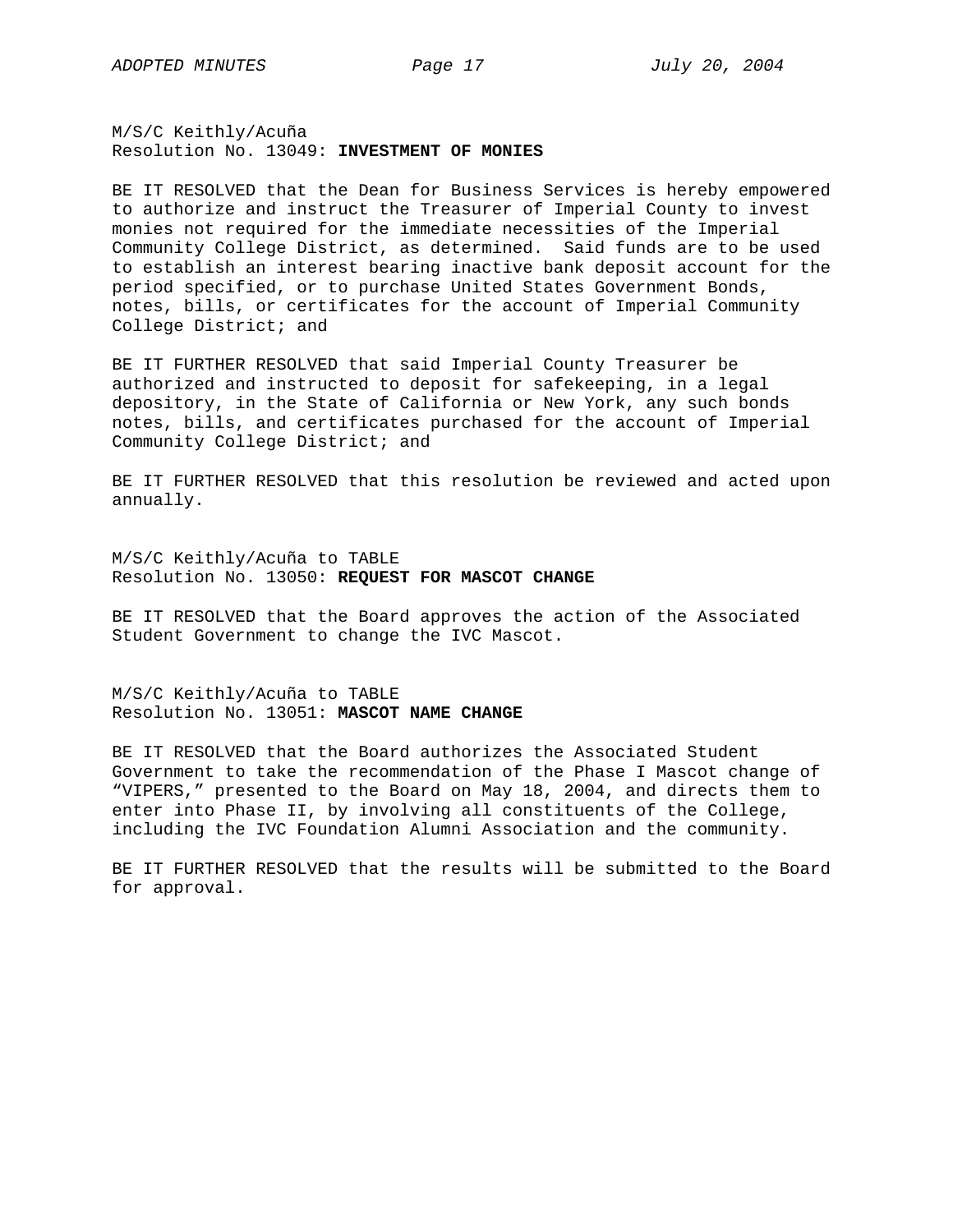M/S/C Keithly/Cardenas Resolution No. 13052: **CHILD CARE CENTER**

BE IT RESOLVED that the Governing Board of the Imperial Community College District authorizes entering into local agreement number GCTR-4075, for fiscal year 2004-2005, in the amount of \$425,954.00, with the California State Department of Education, and that Dr. Paul Pai, Superintendent/President, and Dr. Marion Boenheim, Interim Vice President for Academic Services are authorized to sign the transaction for the Governing Board.

# M/S/C Keithly/Cardenas Resolution No. 13053: **CHILD DEVELOPMENT FEDERAL BLOCK GRANT**

BE IT RESOLVED that the Governing Board of the Imperial Community College District authorizes entering into local agreement number FCTR-4031, for fiscal year 2004-2005, in the amount of \$54,007.00, with the California State Department of Education, and that Dr. Paul Pai, Superintendent/President, and Dr. Marion Boenheim, Interim Vice President for Academic Services are authorized to sign the transaction for the Governing Board.

# M/S/C Keithly/Cardenas Resolution No. 13054: **CHILD CARE AND DEVELOPMENT FUND – FACILITIES RENOVATION AND REPAIR PROJECT**

BE IT RESOLVED that the Governing Board of the Imperial Community College District authorizes entering into local agreement number GRPM-3009, for fiscal years 2004-2006, in the amount of \$25,000.00, with the California State Department of Education, and that Dr. Paul Pai, Superintendent/President, and Dr. Marion Boenheim, Interim Vice President for Academic Services are authorized to sign the transaction for the Governing Board.

M/S/C Keithly/Acuña to go into **CLOSED SESSION**

- 1. CONFERENCE WITH LEGAL COUNSEL: Anticipated Litigation—Significant exposure to litigation pursuant to subdivision (b) of Section 54956.9: One Case
- 2. NEGOTIATIONS UNDER THE EDUCATIONAL EMPLOYMENT RELATIONS ACT Conference with District Negotiators RE: Direction for Negotiations
- 3. PUBLIC EMPLOYEE DISCIPLINE/DISMISSAL/RELEASE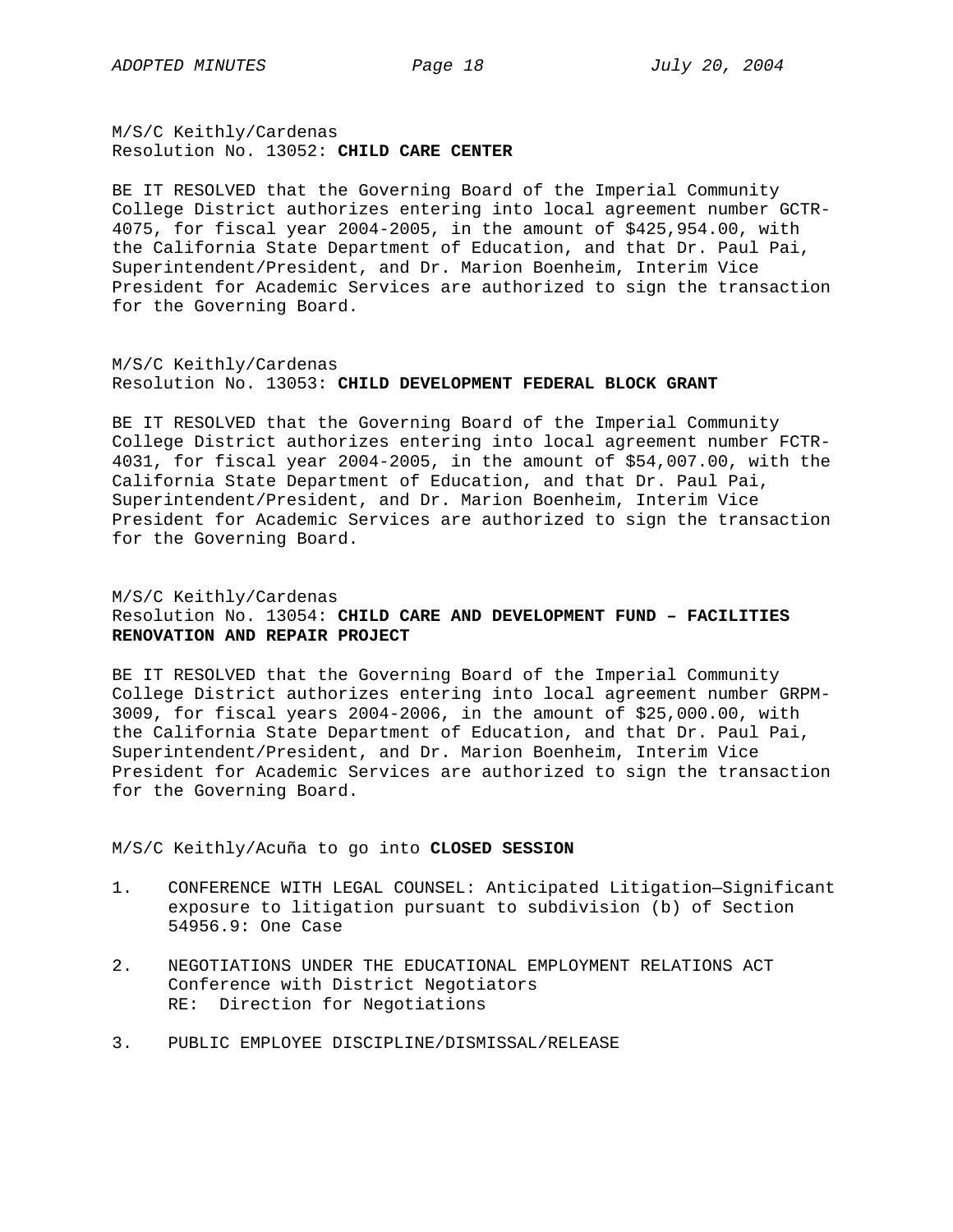M/S/C Keithly/Acuña to go back to **OPEN SESSION** 

Board President Ramirez announced that in Item 1 an update had been given to the Board, in Item 2 direction was given to District Negotiations, and in Item 3 information was shared.

M/S/C Keithly/Acuña Resolution No. 13055: **DISMISSAL OF CLASSIFIED EMPLOYEE**

BE IT RESOLVED that the Board approves the dismissal of the Student Services Technician effective July 19, 2004.

M/S/C Keithly/Wong Resolution No. 13056: **ACADEMIC RETIREMENT**

BE IT RESOLVED that the Board accepts, with sincere regret, the retirement of Thomas L. Welch, Assistant Librarian, effective September 1, 2004.

BE IT FURTHER RESOLVED that sincere appreciation be expressed for his 10 years of service to Imperial Valley College.

M/S/C Keithly/Acuña Resolution No. 13057: **ACADEMIC RESIGNATION**

BE IT RESOLVED that the Board accepts the resignation of Dr. Ivan L. Miller, Agricultural Science Instructor, effective July 12, 2004.

M/S/C Keithly/Acuña Resolution No. 13058: **EMPLOYMENT OF VICE PRESIDENT FOR ACADEMIC SERVICES**

BE IT RESOLVED that the Board approves the employment of Dr. Kendra Jeffcoat as Vice President for Academic Services, a full-time administrator effective August 1, 2004.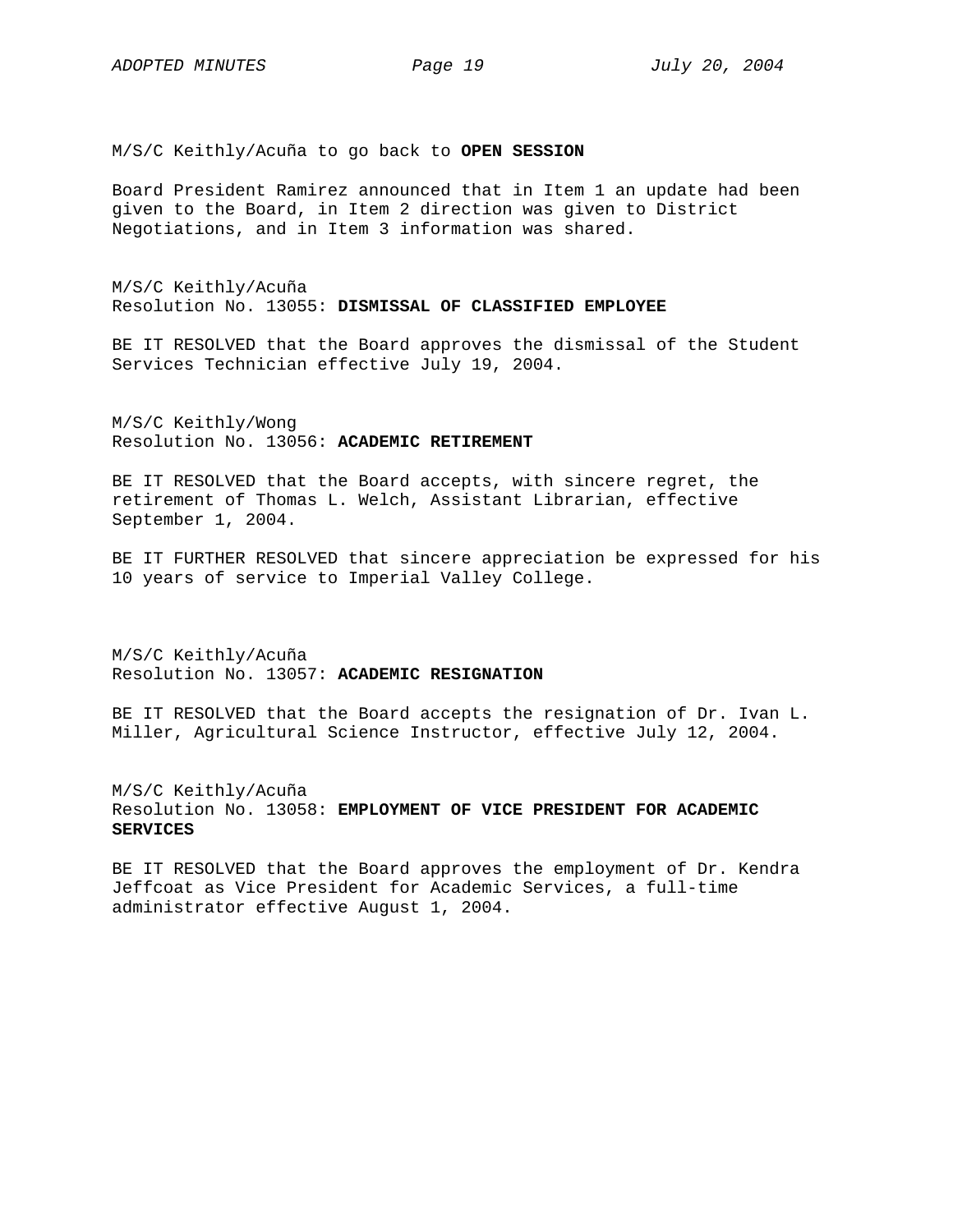M/S/C Keithly/Acuña Resolution No. 13059: **FULL-TIME TENURE TRACK ACADEMIC PERSONNEL**

BE IT RESOLVED that the following full-time tenure track, academic personnel be employed for the 2004-2005 academic year, pending medical and background checks:

| NAME                    | CLASSIFICATION/STEP                                                               | ASSIGNMENT                                 |
|-------------------------|-----------------------------------------------------------------------------------|--------------------------------------------|
| Fred Baeza              | Appropriate Classification<br>and Step Contingent Upon<br>Verification of Records | Welding<br>Instructor                      |
| Dr. Kelli<br>Florman    | $^{\prime\prime}$                                                                 | Administration<br>of Justice<br>Instructor |
| Erin Itza               | $^{\prime\prime}$                                                                 | Biology<br>Instructor                      |
| Manfred Knaak           | $^{\prime\prime}$                                                                 | Anthropology<br>Instructor                 |
| Gregory Larson          | $\prime\prime$                                                                    | Mathematics<br>Instructor                  |
| Kevin Marty             | $^{\prime\prime}$                                                                 | Geology<br>Instructor                      |
| Jose Ruiz               | $^{\prime\prime}$                                                                 | Spanish<br>Instructor                      |
| Dr. Bruce<br>Seivertson | $^{\prime\prime}$                                                                 | Geography<br>Instructor                    |
| Jack Williams           | $\prime\prime$                                                                    | Nursing<br>(Pediatrics)<br>Instructor      |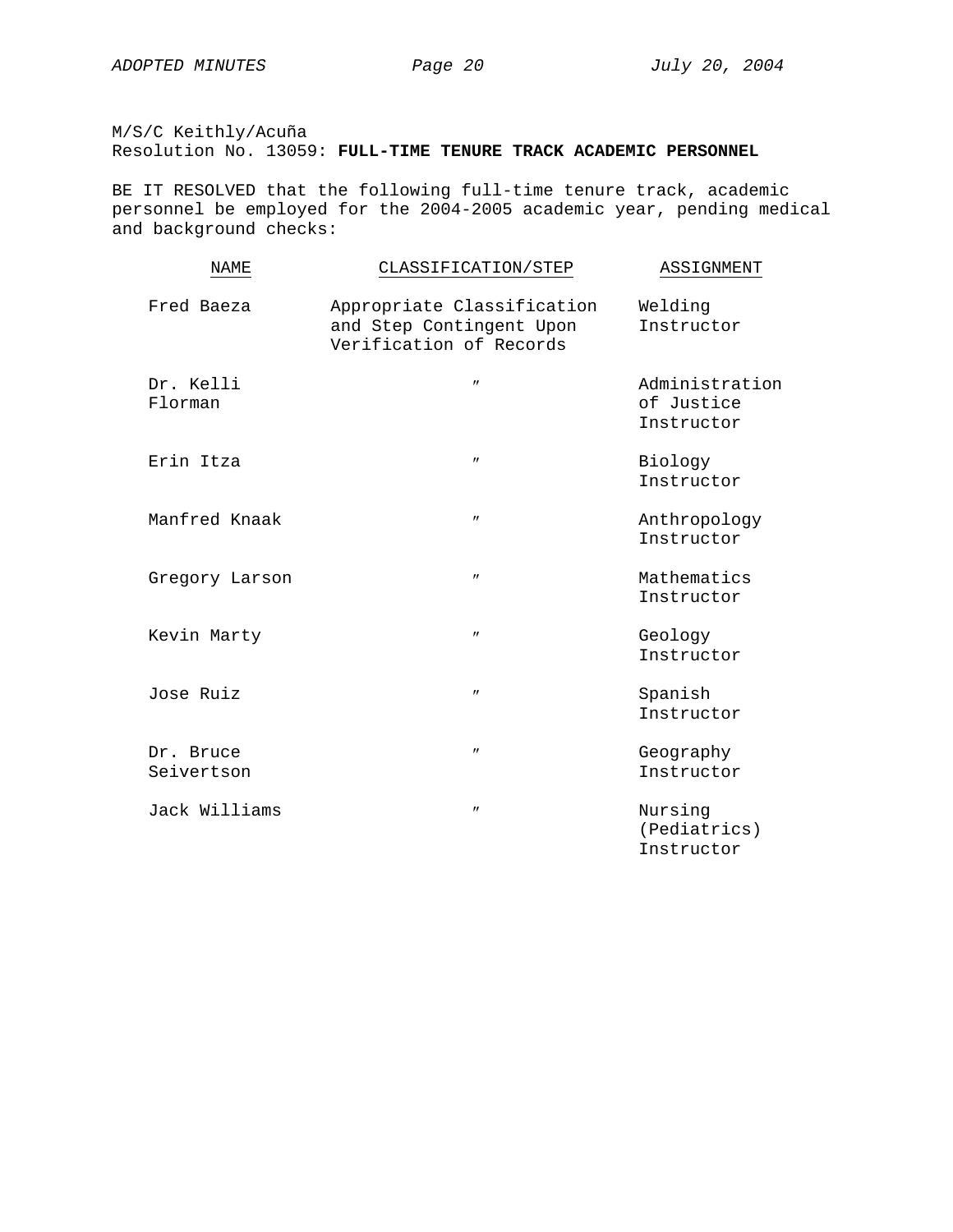M/S/C Keithly/Acuña Resolution No. 13060: **TEMPORARY CONTRACT ACADEMIC PERSONNEL**

BE IT RESOLVED that the following academic personnel be employed for the Fall 2004 Semester on a temporary contract basis:

| <b>NAME</b>    | CLASSIFICATION/STEP                                                               | ASSIGNMENT                                              |
|----------------|-----------------------------------------------------------------------------------|---------------------------------------------------------|
| Maria Hirales  | Appropriate Classification<br>and Step Contingent Upon<br>Verification of Records | ESL Instructor                                          |
| Charles Mason  | $^{\prime\prime}$                                                                 | American Sign<br>Language<br>Instructor                 |
| Patrick Staten | $^{\prime\prime}$                                                                 | Mathematics<br>Instructor                               |
| Helen Unangst  | $^{\prime\prime}$                                                                 | Child, Family,<br>and Consumer<br>Science<br>Instructor |

M/S/C Keithly/Acuña Resolution No. 13061: **TRANSFER/REASSIGNMENT**

BE IT RESOLVED that a transfer/reassignment be implemented for the following employee effective September 1, 2004:

| NAME           |  | CLASSIFICATION/STEP                                                               | ASSIGNMENT          |  |
|----------------|--|-----------------------------------------------------------------------------------|---------------------|--|
| Zazueta, Cathy |  | Appropriate Classification<br>and Step Contingent Upon<br>Verification of Records | Assistant Librarian |  |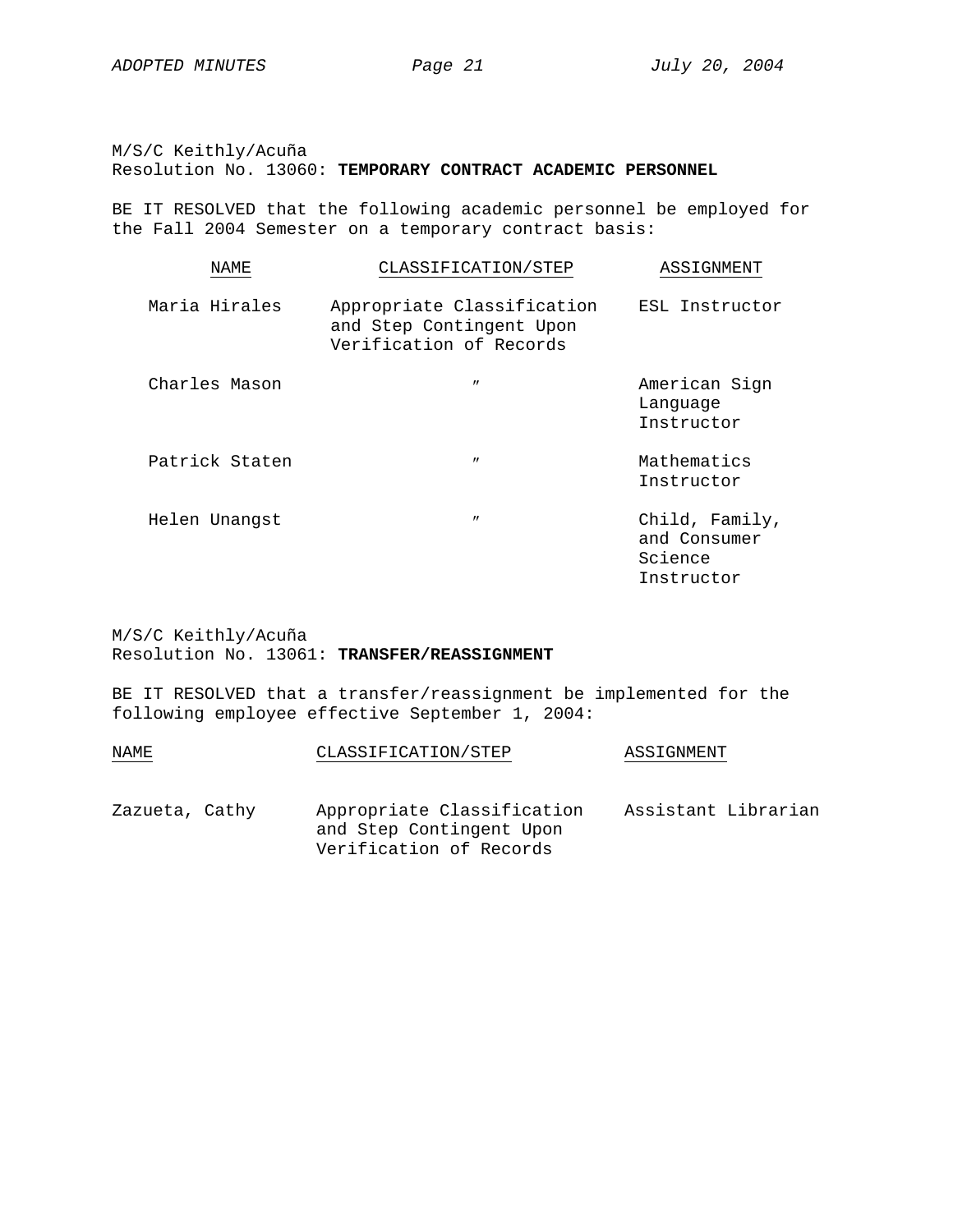M/S/C Keithly/Acuña Resolution No. 13062: **REPLACEMENT OF POSITIONS**

BE IT RESOLVED that the Board approves the recommendation of the Superintendent/President, the Chief Instructional Officer, an Academic Senate Representative, and the Dean of Learning Services to replace a full-time tenure track Reference Librarian.

BE IT FURTHER RESOLVED that the Board also approves the recommendation of the Superintendent/President, the Chief Instructional Officer, an Academic Senate Representative, and the Dean of Instruction for Applied Science, to replace a full-time tenure track Agriculture Sciences Instructor.

M/S/C Keithly/Acuña Resolution No. 13063: **RENEE FENN'S RESIGNATION DATE CHANGE**

BE IT RESOLVED that Renee Fenn, Dean of Extended Campus, be provided an extension of the original resignation date of June 30, 2004 to July 8, 2004, as a result of projects to be completed before her resignation.

M/S/C Keithly/Acuña Resolution No. 13064: **TEMPORARY ACADEMIC PERSONNEL**

BE IT RESOLVED that the following personnel be employed temporarily, on a part-time hourly basis, for the 2004-2005 academic year, in accordance with the hourly rate provided in Resolution No. 12564. Employment is contingent upon verification of records, credentials, continued funding of the grant indicated, and approval of the program officer:

NAME ROUBLE PROJECT POSITION FUNDING

| Alvarado, Art           | Counselor | State/District |
|-------------------------|-----------|----------------|
| Andrade, Maria          | Counselor | State/District |
| Cabrera, Hector         | Counselor | Federal        |
| Castillo, Stephanie     | Counselor | Federal        |
| Dorsey, Tanya           | Counselor | State/District |
| Garcia, Rosario         | Counselor | State          |
| Harmon, Mary            | Counselor | State          |
| Herrera-Gaytan, Cynthia | Counselor | State/District |
| Ibarra, Fabiola         | Counselor | State/District |
| Lopez, Gabriela         | Counselor | Federal        |
| McFadden, Kevin         | Counselor | Federal        |
| Nechochea, Alex         | Counselor | Federal        |
| Neely, Maria            | Counselor | State          |
| Ortega, Olga            | Counselor | State/District |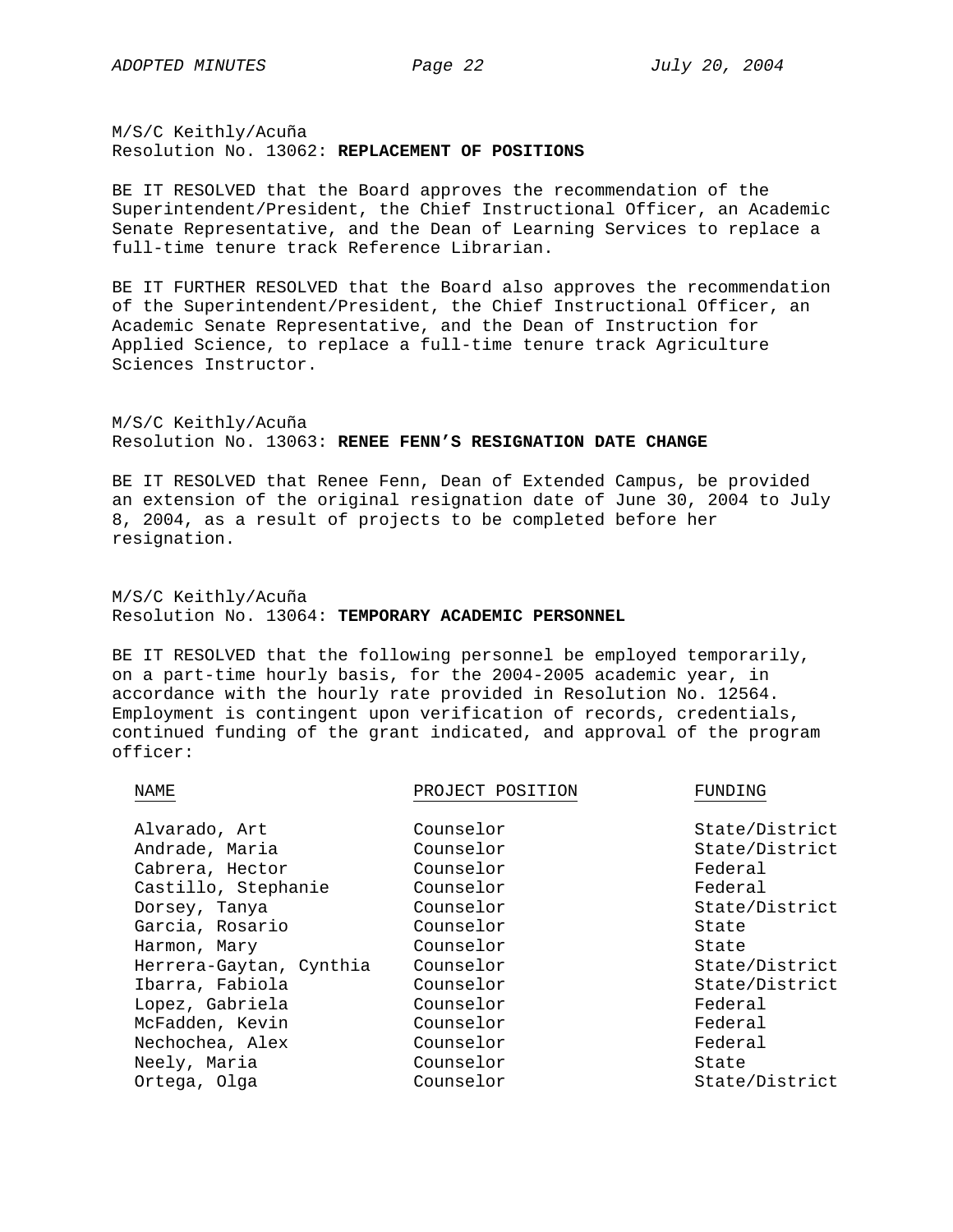| ADOPTED MINUTES     | Page 23                  | July 20, 2004  |
|---------------------|--------------------------|----------------|
| Ragland, Lisa       | Counselor                | Federal        |
| Ramirez, Art        | Instructional Specialist | State          |
| Ramirez, Xochilt    | Instructional Specialist | Federal        |
| Rodriguez, Julio    | Counselor                | Federal        |
| Scott, Norma        | Instructional Specialist | State          |
| Sigala, Isabel      | Counselor                | State          |
| Tan, Harlinda       | Counselor                | State/District |
| Torres, Clara       | Counselor                | Federal        |
| Treniño, Elizabeth  | Counselor                | State/District |
| Vega, Olga          | Counselor                | Federal        |
| Villamor, Marissa   | Instructional Specialist | Federal        |
| Vizcarra, Margarita | Counselor                | Federal        |

M/S/C Keithly/Acuña Resolution No. 13065: **PER-SESSION INSTRUCTOR EMPLOYMENT**

BE IT RESOLVED that the following personnel be employed during the 2004 Fall Semester, as credentialed, at the hourly rate provided for in Resolution No. 12564. Employment is contingent upon verification of records, credentials, finger print clearance and sufficient enrollment, or whether the class is essential to a full-time instructor's load:

NAME POSSIBLE ASSIGNMENT

| Aguirre, Fernando | Spanish                               |
|-------------------|---------------------------------------|
| Altamirano, Susan | English as a Second Language          |
| Araiza, Carlos    | Automotive Body                       |
| Araiza, Mauro     | Spanish                               |
| Arevalo, Gregory  | English as a Second Language          |
| Arevalo, Jim      | English as a Second Language          |
| Arzaga, Michael   | English as a Second Language          |
| Baker, Eric       | Legal Assistant                       |
| Ballard, Timothy  | Political Science                     |
| Barrington, Mary- | Librarian                             |
| Constance         |                                       |
| Bayles, Joyce     | English                               |
| Beckett, Phillip  | English                               |
| Benavidez, Benny  | Correctional Science                  |
| Berker, Enola     | Allied Health Profession              |
| Bernal, Claudia   | English as a Second Language          |
| Bonfils-Roncal,   | French                                |
| Mickaelle         |                                       |
| Boutwell, Marsha  | Physical Education                    |
| Brock, Alison     | Business/Computer Information Systems |
| Bradshaw, David   | Agriculture                           |
| Buchanan, Debra   | Physical Education                    |
| Burch, Steve      | Agriculture                           |
|                   |                                       |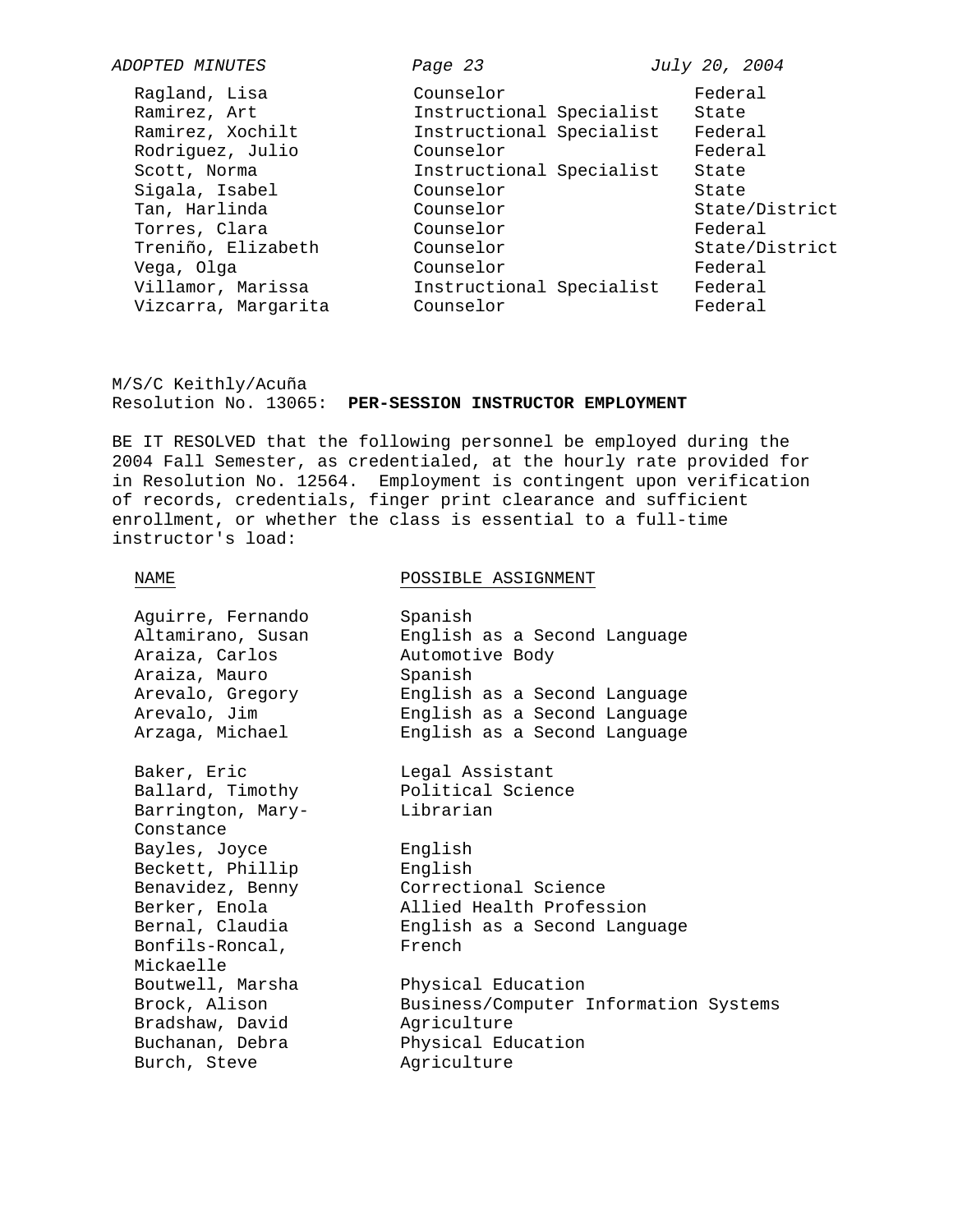Canchola, Guadalupe Spanish<br>Candland, Robert Maminist Cannon, Jimmie Music Cardenas, Lucia Spanish Case, Frank English Castillo, Kelly Mathematics Clardy, Gilbert Speech Clark, Paul Philosophy Coffer, Herbert Business Collins, George Anthropology Collins, Karen Manthropology Contreras, Rafael Physical Education<br>Cornejo, Frank Water Treatment Cota, Edward Correctional Science Cox, Jeffrey Cox, Legal Assistant Cozzani, Alejandro Mathematics De Leon, Frank Water Treatment

Dibb, David English Dolf, Paula DSP&S/CFCS Dorsey, Tanya **Human Relations** 

Fajardo, Lourdes Spanish Ferguson, Douglas Speech Freitas, Linda Art/DSP&S

Garay, Jeronimo Mathematics Gaytan, Julio Spanish Grivanos, Maria Spanish

Haddad, Virginia Art Herbert, Robert Political Science Hernandez, Oscar Mathematics Hernandez, Porfirio Mathematics Hodge, William Social Science

*ADOPTED MINUTES Page 24 July 20, 2004*  Cameron, Michael Computer Information Systems Administration of Justice Cantwell, Jeffrey Computer Information Systems Colunga Jr., Ramiro English as a Second Language/Music Water Treatment De Leon, Ylaria Disabled Students Programs & Services Delgado, Manuel Political Science Dizon, Milagros American Sign Language Duarte, Carlos Mathematics Evers, Douglas English as a Second Language Garcia, Ana **Physical Education** Garcia, Margarita English as a Second Language Garrie, Ronnie Automotive Technology Gonzalez, Adrian Computer Information Systems Grima, Jason Mutomotive Technology

Hamilton, Judy Allied Health Profession Hernandez, Adrian English as a Second Language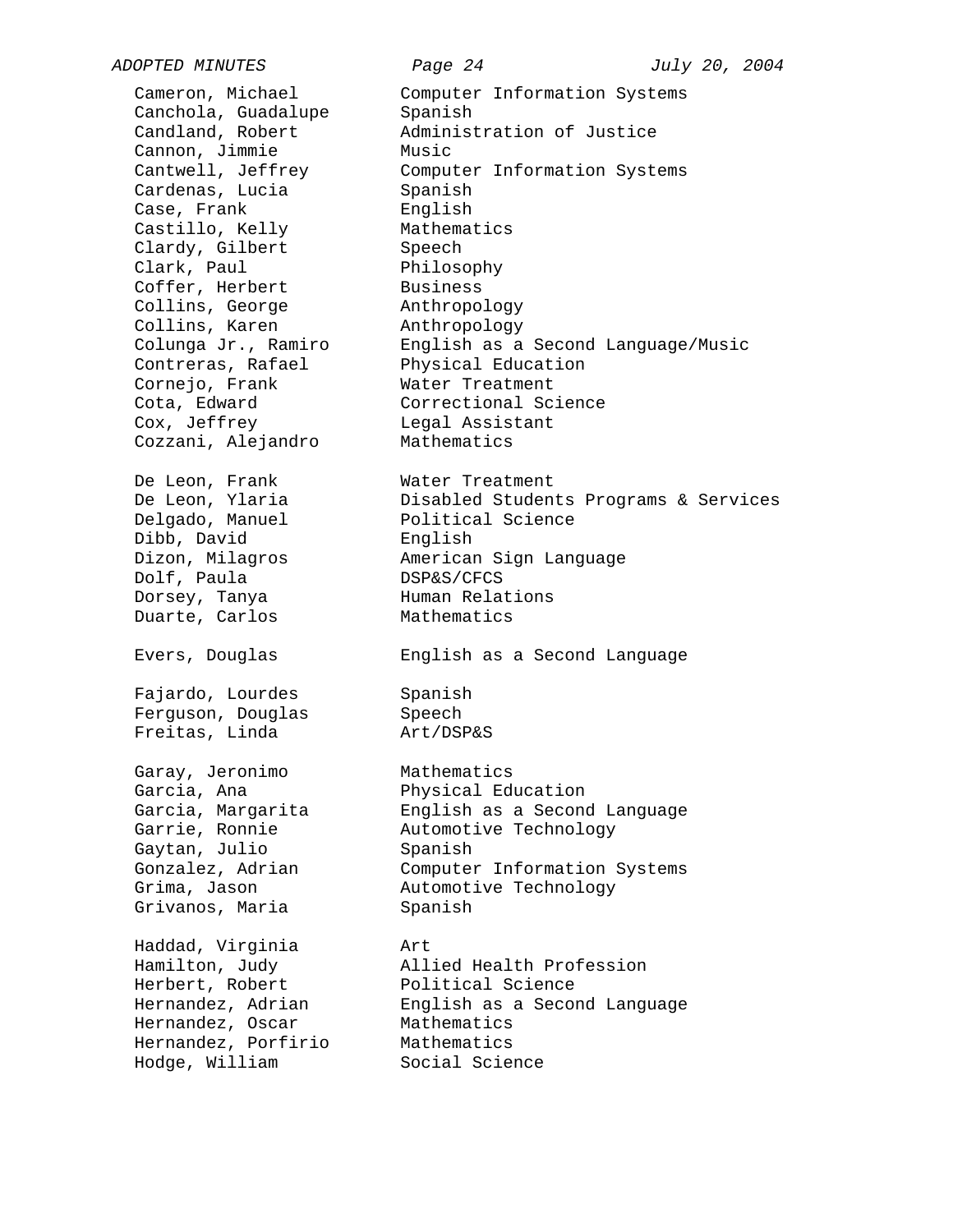*ADOPTED MINUTES Page 25 July 20, 2004*  Jaime, Jose Computer Information Systems Jimenez, Javier **Electronics** Jimenez, Ricardo Electronics Kelley, Ryan Fire Science Khan, John Art Knapp, Leslie **Administration of Justice** Lang, Dennis Music Lay, Nancy **English** Leal, Jaime Automotive Technology Lemus, Silvia Lerno, Jill **Exercical Education** Leino, composition<br>Lizarraga, John<br>Lopez, Teresa Loper, Jackie Mater Treatment Lopez, Teresa English as a Second Language Love, Mary **Mathematics** Love, William Magriculture Luna, Silvia Allied Health Profession MacDonald, Andara Speech MacGaffey, Neil Mathematics Macholtz, Madeleine Agricultural Machuca, Victor English as a Second Language<br>Macias, Claudia Sociology Macias, Claudia Magos, Maria ESL Marquez, Arturo ESL Marrs, David Driving Improvement Training Mason, Jeff Administration of Justice Mellow, Steve **Communications** Mendez, Hugo Auto Body Mercado, Peter Fire Science Milan, Tania Water Treatment Milan, Tania<br>Moran, Santos Murray, Charlotte Nava-Bermudez, Rosalinda Child Family & Consumer Sciences Nicholson, Ronald English Niebla, Eduardo Chemistry Nippins, Fred Fire Science Norris, Terry English Padilla, Jesus English as a Second Language Paine, Yvonne Palacio, John Physical Education Pascua, Darrel Water Treatment Peck, Judy English Peralta, Rosa Nursing Plascencia, Jose ADS/Psychology/Social Work Pond, Dennis Music Quinn, Teresa Administration of Justice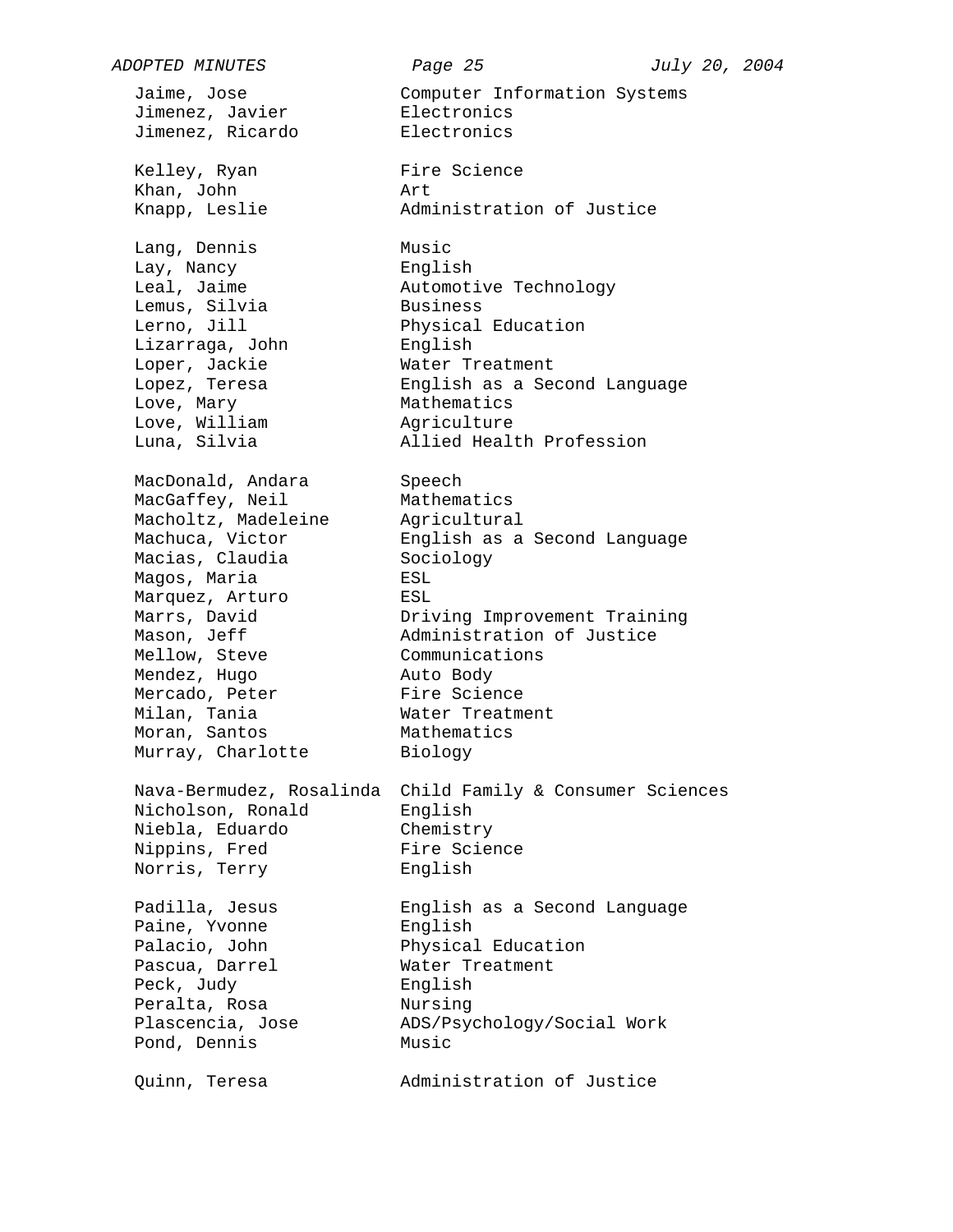Rahiotis, Miguel Human Relations<br>Ramos, Angelica Bhysical Educat Reel, Rebecca<br>Rhoades, Robert Roman, Donanciano Sanchez, Gerardo Health Education Sargent, Denise English Sharpe, John English as a Second Language Silva, Efrain Simon, Darren English<br>Smith, Donald English<br>Smith, Lisa Computer Smith, Donald English as a Second Language Smith, Lisa Computer Information Systems Smith Ruth Music<br>Solomon, Benjamin Music<br>Sorenson, Bonnie Biology Solomon, Benjamin Speech Sorenson, Bonnie and Biology Staton, Jack **Administration of Justice** Storey, Chuck Business Suarez, Velarmino Mathematics Sullivan, Terrie Nursing Tapispisan, Virgil Alcohol and Drug Studies Tapispisan, Virgil<br>Thompson, Arelys Torres, Jesus English as a Second Language Torres, Tim English as a Second Language Travis, Reyna<br>Spanish Trejo, Lidia Allied Health Profession Trevino, Elizabeth Varela-Ham, Ruben Mathematics Vasquez, Gloria American Citizenship Vasquez, Melissa Business Walther, Kimberly Walther, Kimberly Mathematics<br>Watts, David Driving Improvement Training Welisch, Michael Art Whitman, William Mathematics Wilcox, Karen Anthropology<br>Williams, Kjersti Music Williams, Kjersti<br>Williams, Kjersti Wysocki, Lori Business Young, Patricia Speech

Physical Education<br>Speech Mathematics<br>Spanish Tally, Sue Child, Family and Consumer Studies

Zwart, Martin Physical Education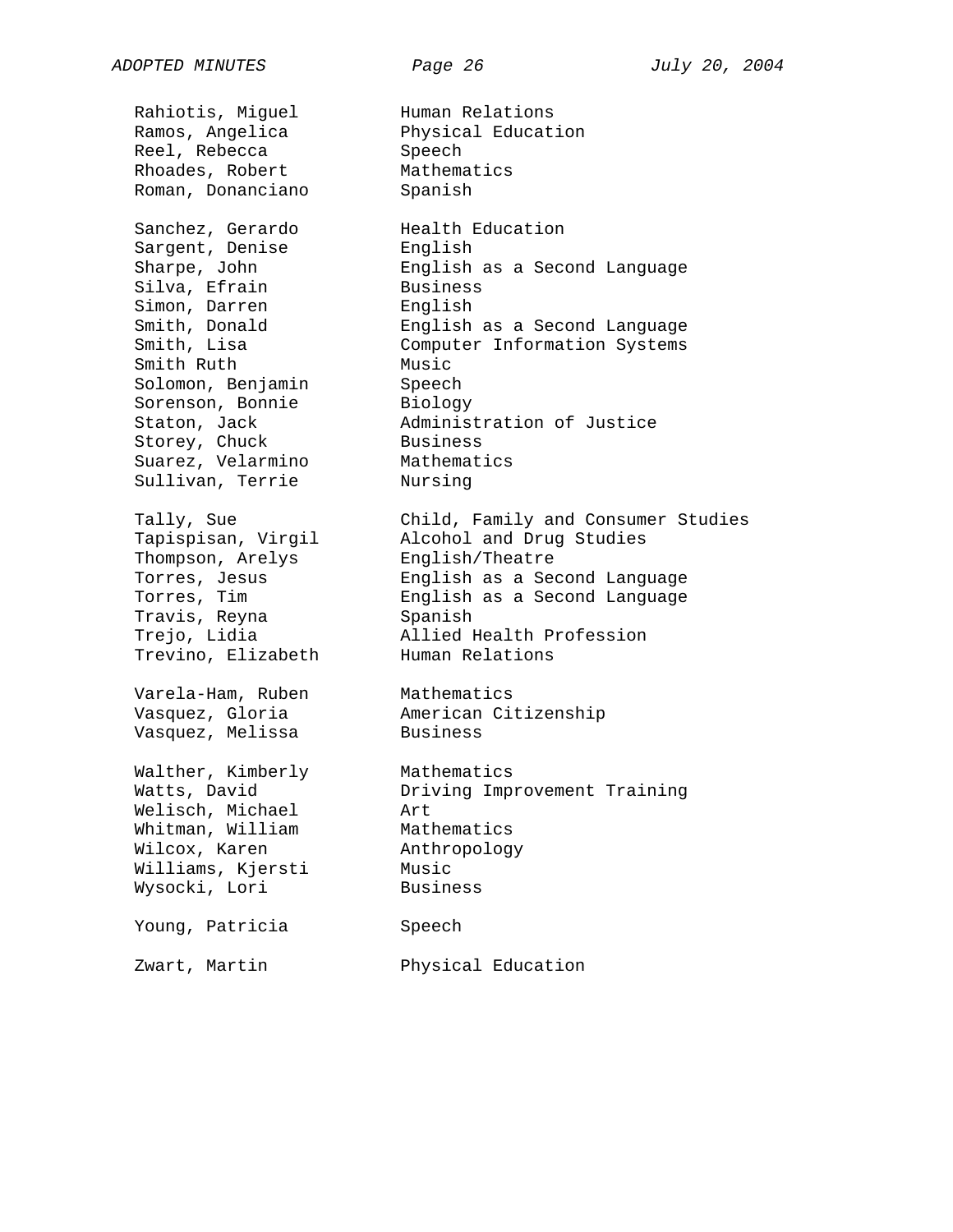M/S/C Keithly/Acuña XI.12 Resolution No. 13066: **PER-SESSION INSTRUCTOR EMPLOYMENT**

BE IT RESOLVED that the following personnel be employed during the 2004 Summer Session, as credentialed, at the hourly rate provided for in Resolution No. 12564. Employment is contingent upon verification of records, credentials, finger print clearance and sufficient enrollment, or whether the class is essential to a full-time instructor's load:

### NAME POSSIBLE ASSIGNMENT

| Canchola, Maria-Guadalupe | Spanish                      |
|---------------------------|------------------------------|
| Grivanos, Maria           | Spanish                      |
| Gupton, David             | <b>Business</b>              |
| Marrs, David              | Driving Improvement Training |
| Watts, David              | Driving Improvement Training |
| Wysocki, Lori             | <b>Business</b>              |

M/S/C Keithly/Acuña XI.13 Resolution No. 13067: **CLASSIFIED SERVICE EMPLOYMENT**

BE IT RESOLVED that the following individual exercised her reemployment rights as per Article 17, Section 17.6 of the ICCD/CSEA Contract, and is employed to the classified service at the date indicated:

| NAME         | FROM<br>POSITION/DEPARTMENT/<br>RANGE/FUNDING                                                 | TO<br>POSITION/<br>DEPARTMENT/RANGE/<br>FUNDING                                      | EFFECTIVE<br>DATE |
|--------------|-----------------------------------------------------------------------------------------------|--------------------------------------------------------------------------------------|-------------------|
| Olea, Martha | Purchasing/Inventory<br>Technician<br>Purchasing Department<br>Range 27-C<br>District Funding | Microcomputer<br>Technician<br>Information Systems<br>Range 31-D<br>District Funding | 8/1/04            |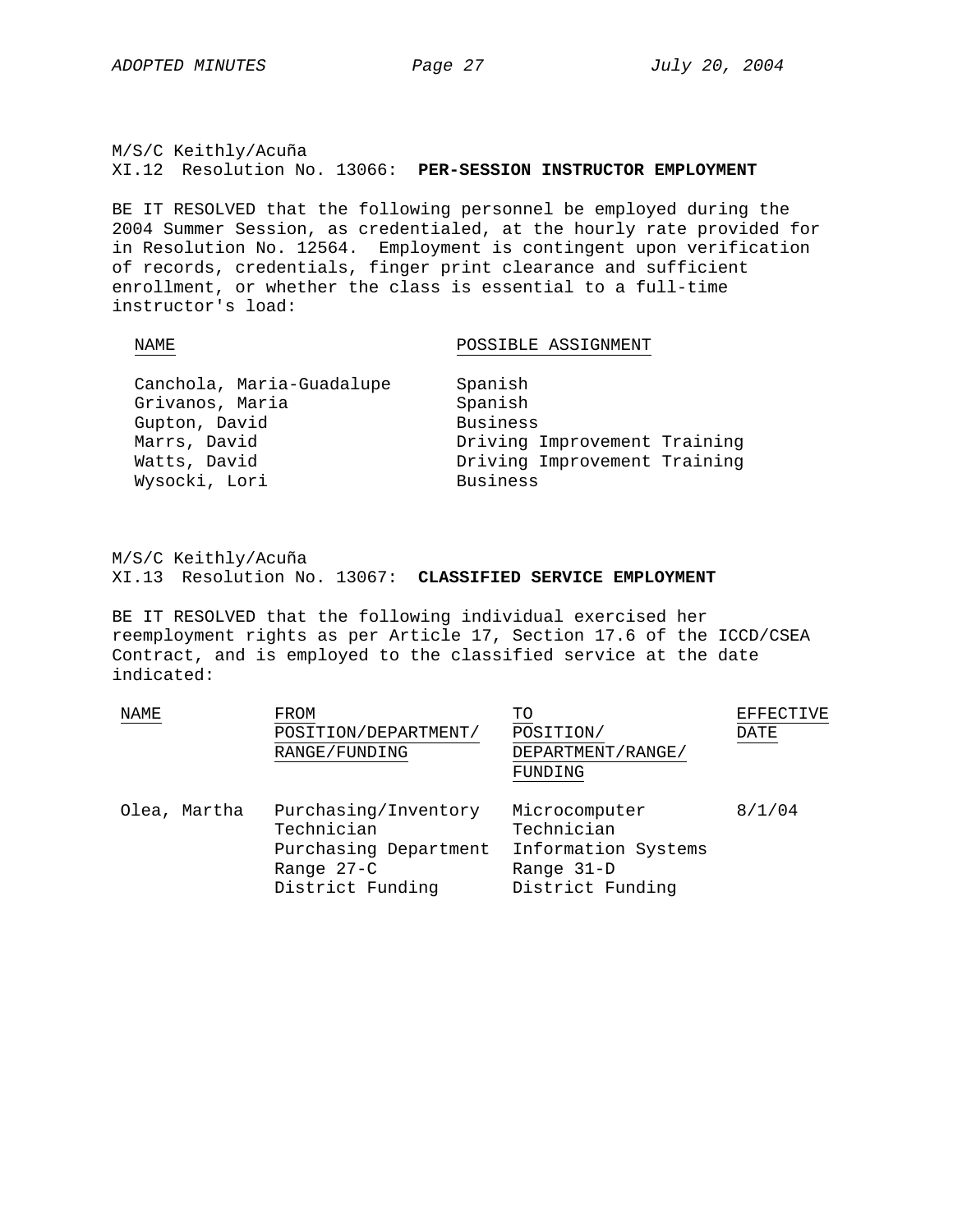M/S/C Keithly/Acuña

XI.14 Resolution No. 13068: **CLASSIFIED TRANSFER OR REASSIGNMENT**

| <b>NAME</b>         | FROM                                                                                               | TΟ                                                                                                   | <b>EFFECTIVE</b> |
|---------------------|----------------------------------------------------------------------------------------------------|------------------------------------------------------------------------------------------------------|------------------|
|                     | POSITION/DEPARTMENT/<br>RANGE/FUNDING                                                              | POSITION/<br>DEPARTMENT/RANGE/<br>FUNDING                                                            | <b>DATE</b>      |
| Herrera,<br>Marissa | Administrative<br>Assistant<br>Academic Services<br>Range 33-C<br>District Funding<br>Confidential | Assessment Center<br>Technician<br>Assessment Center<br>Range 27-C<br>District Funding<br>Classified | 7/1/04           |

M/S/C Keithly/Acuña XI.15 Resolution No. 13069: **SUBSTITUTE EMPLOYEES**

BE IT RESOLVED that the following individuals be employed on a substitute basis, as needed:

| <b>NAME</b>           | POSITION                          | FUNDING  | RANGE    | <b>EFFECTIVE</b>        |
|-----------------------|-----------------------------------|----------|----------|-------------------------|
| Murga, Maria          | Student<br>Services<br>Assistant  | District | $23 - A$ | $7/12/04$ to<br>6/30/05 |
| Alonso, Jose          | Custodian                         | District | $21 - A$ | $7/1/04$ to<br>6/30/05  |
| Camacho, Jose<br>Luis | Custodian                         | District | $21 - A$ | $7/1/04$ to<br>6/30/05  |
| Contreras,<br>Victor  | Custodian                         | District | $21 - A$ | $7/1/04$ to<br>6/30/05  |
| Garcia, Salvador      | Custodian                         | District | $21 - A$ | $7/1/04$ to<br>6/30/05  |
| Rico, Camilo          | Custodian                         | District | $21 - A$ | $7/1/04$ to<br>6/30/05  |
| Medina, Elvia         | Mail Room/<br>Office<br>Assistant | District | $21 - A$ | $7/1/04$ to<br>6/30/05  |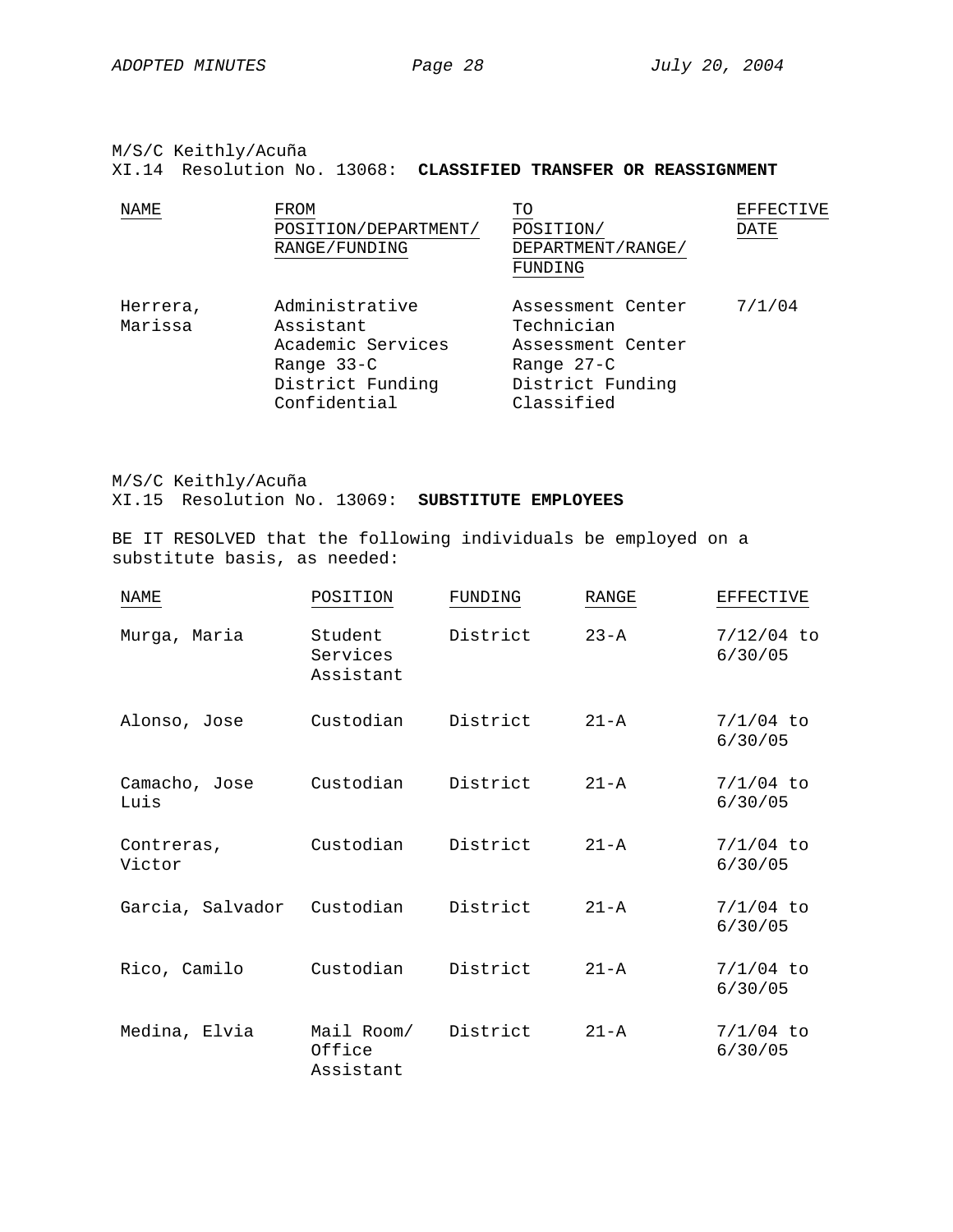M/S/C Keithly/Acuña Resolution No. 13070: **MEMORANDUM OF UNDERSTANDING**

WHEREAS a Memorandum of Understanding is entered into between IMPERIAL COMMUNITY COLLEGE DISTRICT ("District") and CALIFORNIA SCHOOL EMPLOYEES ASSOCIATION, CHAPTER 472 ("CSEA")**;** and

WHEREAS, in accordance with the collective bargaining agreement between the District and CSEA, effective July 1, 2002, reclassification requests for District-funded positions must be submitted between January 15 and February 15, and no requests will be considered before or after this period;

WHEREAS, existing reclassification provisions adversely affect categorically funded positions in that funds must be used within a specified timeframe;

WHEREAS, because of this adverse effect, reclassification requests for categorically-funded positions have been submitted to, and reviewed by, the Reclassification/Classification Committee outside of the January 15 through February 15 reclassification review period;

WHEREAS, because the provisions of the collective bargaining agreement are not clear with regard to District-funded positions that are vacant and open for recruitment and additional positions, reclassification requests were previously submitted to, and reviewed by, the Reclassification/Classification Committee outside of the January 15 through February 15 reclassification review period;

WHEREAS that the parties understand and agree as follows:

- 1. Until the existing reclassification provisions are clarified, the following positions shall be exempt from the reclassification provisions of the collective bargaining agreement between the District and CSEA:
	- a. All categorically-funded positions;
	- b. District-funded positions that are vacant and open for recruitment;
	- c. District-funded positions that are additional to an existing classification (i.e., increasing the number of Microcomputer Technicians from two to three positions)
- 2. Requests for classification (i.e., new classifications) shall be submitted to, and reviewed by, the Reclassification/ Classification Committee on an ongoing basis, in accordance with the current provisions of the collective bargaining agreement between the District and CSEA.

BE IT NOW RESOLVED that the Board approves this Memorandum of Understanding.